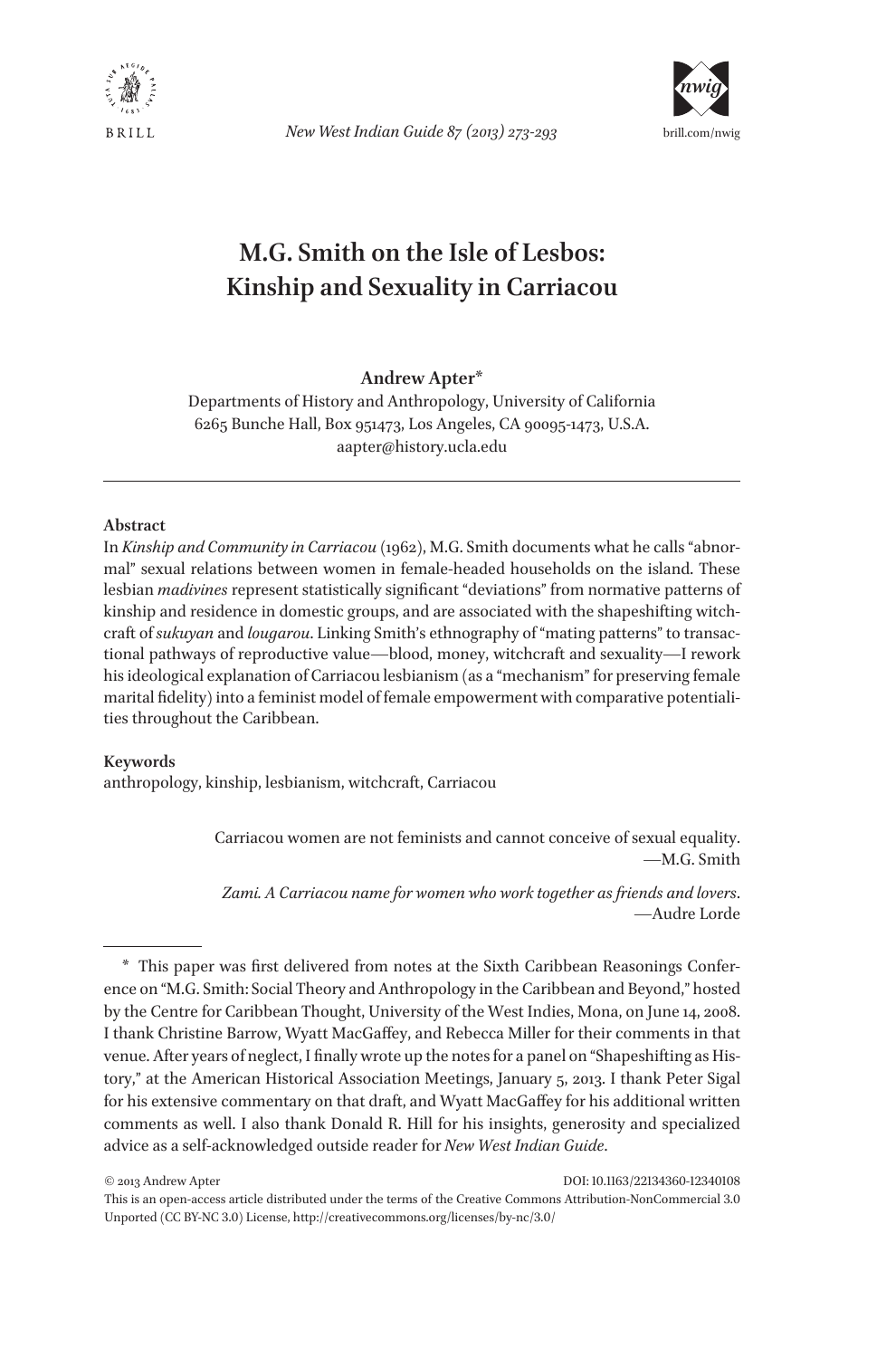When the Centre for Caribbean Thought at the University of the West Indies, Mona, hosted the Sixth Caribbean Reasonings Conference in June 2008, honoring the life and career of M.G. Smith (1921-93), it was déjà vu all over again. Or perhaps, more accurately, the return of the repressed. Critics and defenders of cultural pluralism, Smith's analytical framework for the study of Caribbean societies, faced off once again, replaying the debates of the 1960s and 1970s with a bit more humor and nuance the second time around, but still in no small measure of controversy.<sup>1</sup> Nor were the debates purely academic, but carried the historic alliance of Marxists and black nationalists against Smith's elaboration of Weberian structuralism, in which racial, ethnic, and cultural "sections" are differentially incorporated into the public domain (with minimal attention to class formation). Although the bulk of papers addressed Smith's prodigious Caribbean output, Africanists engaged his historical ethnographies of Islamic emirates in Northern Nigeria, where he had initially conducted his dissertation research under the direction of Daryll Forde, at University College London.<sup>2</sup> In Douglass Hall's felicitous phrasing (Hall 1997), M.G. Smith was "a man divided": between West Africa and the British West Indies, social anthropology and poetry, rationalism and romanticism, academia and Jamaican politics, and his legendary mood swings.3 Such inner conflicts and contradictions, I am sure, informed his ethnographic insights into the regulative principles of sociopolitical organization and the destabilizing dynamics of power and desire. One wellknown formulation of this dialectic—of segmentary politics (power) and hierarchical administration (authority)—lies at the heart of his theory of government, first formulated in his Curl Bequest Prize-winning essay "On Segmentary Lineage Systems" (Smith 1956) and applied systematically to the Zaria emirate (Smith 1960). Much less known, but no less significant, is his discussion of lesbianism and patriarchy in Carriacou (Smith 1962).

<sup>&</sup>lt;sup>1</sup> Orlando Patterson dropped a bomb in his keynote lecture when he maintained that M.G. sexually consummated his desire for his mother figure, Edna Manley. Members of the Smith and Manley families in attendance were visibly upset, and Patterson suffered subsequent social death at the conference, although the question of Smith's vexed relationship to Edna, evident in Hall (1997), is by no means trivial.

<sup>2</sup> See Meeks (2011) for an excellent selection of these papers.

<sup>3</sup> I was M.G.'s last dissertation advisee to finish while he was still alive during his final appointment in anthropology at Yale. He was a wonderful advisor, although I also experienced his dark side.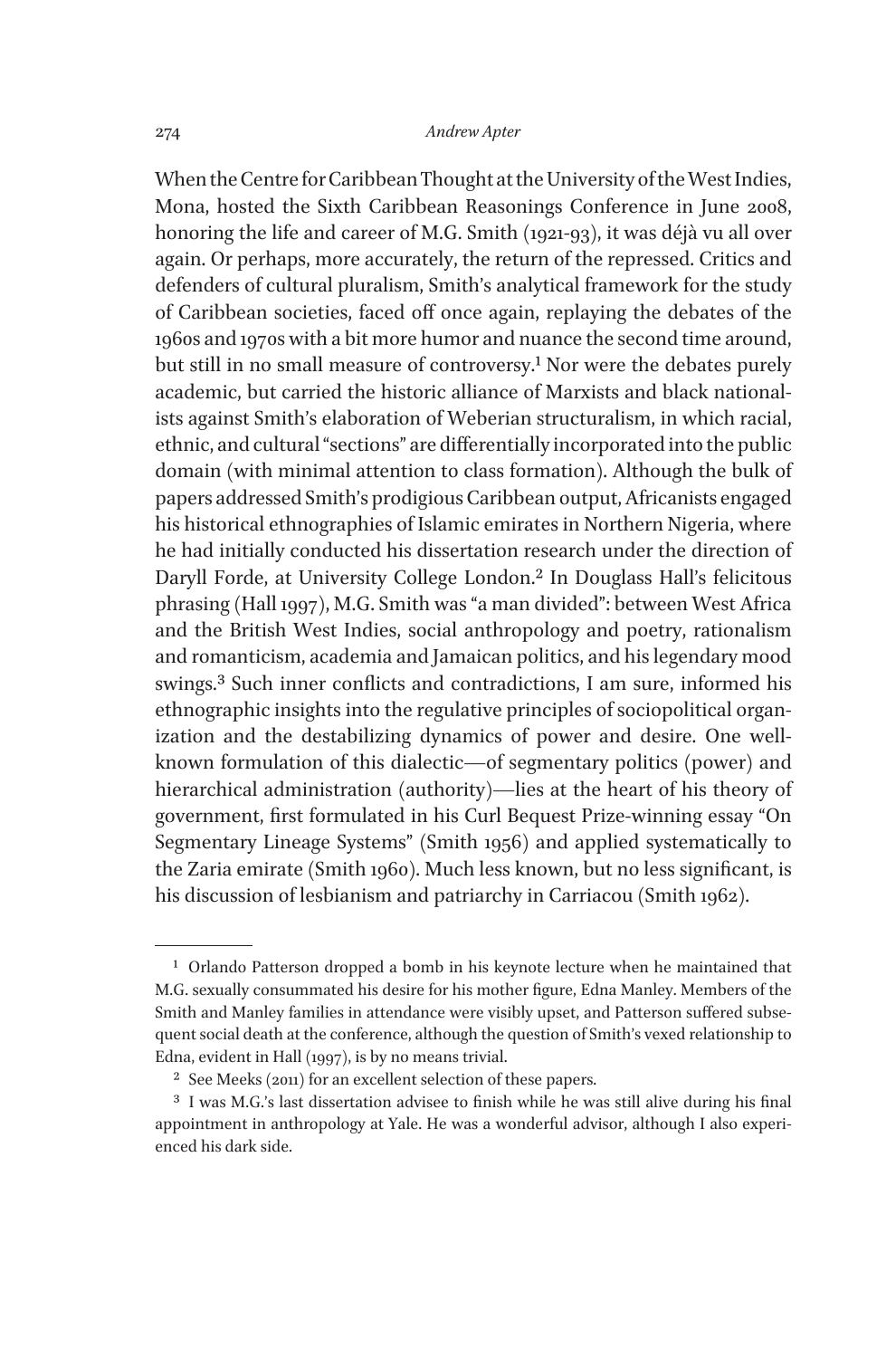The publication of M.G. Smith's *Kinship and Community in Carriacou* (1962) was not exactly a watershed in Caribbean ethnography. For one thing, it took island marginality to new extremes. A dependency of Grenada on the periphery of the periphery, the Carriacou of 1953—when Smith conducted his fieldwork—was ethnically homogeneous, relatively unstratified, and tiny, with a population of just over six thousand living on thirteen square miles of land. If for Smith such a society writ small was a scientific virtue, allowing a "systematic study" of 224 households and "the mating histories" of their adult members (Smith 1962:6), the book appealed to specialists in kinship and family studies but had no major impact on Caribbeanists more broadly.4 The book was also written in M.G.'s often tedious style, combining mechanical prose with endless charts and statistical tables offset by those glimpses of local color and ethos that occasionally punctured the gloom. Indeed, his copious field notes reveal an extraordinary sensitivity to lived experience that rarely surfaces in the published text.<sup>5</sup> Nonetheless, as Barrow (2011) has recently argued, *Kinship and Community in Carriacou* re-emerges in hindsight as an important, possibly pivotal text, by addressing female sexuality and institutionalized lesbianism in systemic sociocultural terms. Although framed in the hetero-normative language of sexual and statistical "deviance" and "abnormality," Smith's discussion of sexual desire and lesbian relationships—as Barrow (2011:150-52) has argued—opened up a space for separating female sexuality from official gender ideologies and roles more focused on fertility and respectability.6

If Smith's own perspective remained subordinated to the imperatives of patriarchy in Carriacou, his material reveals the stirrings of a social theory of sexuality, in which lesbianism figures as a form of sexual shape-shifting associated with the gendered witchcraft idioms of the *lougarou* and the

<sup>4</sup> Of the six reviews that came out during the following two years (Balicki 1963, Nutini 1963, Rodman 1963, Rossi 1963, William-Ellis 1964, and Wilson 1964), only those by Rossi and Wilson substantially engage Smith's study. Raymond T. Smith offers perceptive criticisms in an important review essay of the broader literature (Smith 1963).

<sup>5</sup> I thank Mary Smith for access to these notes in 1995.

<sup>6</sup> Smith was not the first to note lesbianism among Caribbean "folk," but he was the first to treat it systematically. As Wekker (1999:121) points out, a similar relationship, called "mati work" and "mati play" in Suriname, was first documented by the Dutch official Schimmelpenninck van der Oye (see Roos 1912), followed by Comvalius (1935) and Herskovits & Herskovits (1936). Kempadoo (2003:75) notes that Herskovits & Herskovits (1947:128) briefly discuss "making *zanmi*" as a form of lesbianism in Trinidad.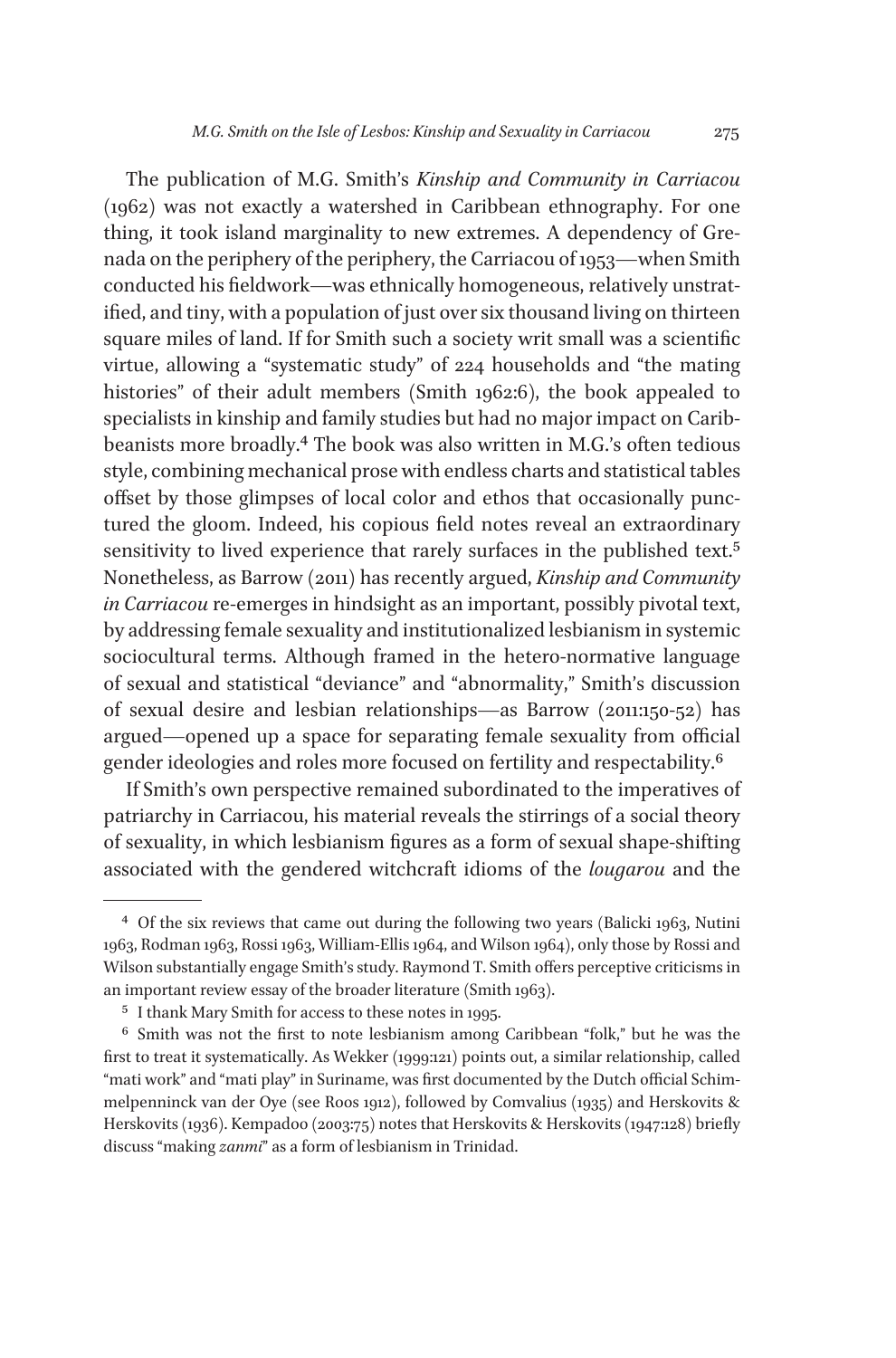*sukuyan*. Central to my reinterpretation of Smith's argument and material is a model of sexual economy that relates "mating patterns" and male out-migration to transactional pathways of gifts, money, and blood. Such a model by no means privileges a simple exchange of sexual services for money or gifts, although such transactions are included, but embraces a broader framework of desires, dispositions, and conversions that relate male and female sexuality to socially reproductive value. I should emphasize that Smith's position, if not wrong, was incomplete, excluding the complementary dynamics of female empowerment and agency in lesbian relationships.

## **Culture, Demography, and Sexuality**

*Kinship and Community in Carriacou* is unusual among M.G. Smith's West Indian studies in two key respects. First, it is not theoretically framed by a specific question or hypothesis, in contrast, for example, to his *Stratification in Grenada* (Smith 1965a); and second, it focuses on a relatively "homogenous" society in contrast to the "plural societies" which consumed so much of his attention (Smith 1965b). The specific theoretical positions which Smith does critically engage with reflect battles he fought over the years; namely, his life-long critique of identifying New World "African survivals" as pioneered by Melville J. Herskovits, and his intellectual antipathy toward R.T. Smith, whose focus on the developmental cycles of matrifocal family types was for M.G. misguided in Carriacou.7 M.G's primary agenda, however, was both intensive and comparative. As a former French and then British plantocracy whose estate owners left after emancipation in 1838, Carriacou remained culturally Creole, with French *patois* and "broken" English, Christianity and ancestor worship, official monogamy and extraresidential mating, and English civil law and customary folk practices—including Big Drum ceremonies with African nations—forming a "systematic duality" of cultural registers among an ethnically homogenous population. What interested Smith was the island's *lack* of racial and ethnic pluralism, exemplifying "the simplest units of the Creole social continuum"

<sup>7</sup> For Smith's methodological corrective to Herskovits, with its barrage of criteria for establishing African legacies in the Caribbean, see Smith 1957.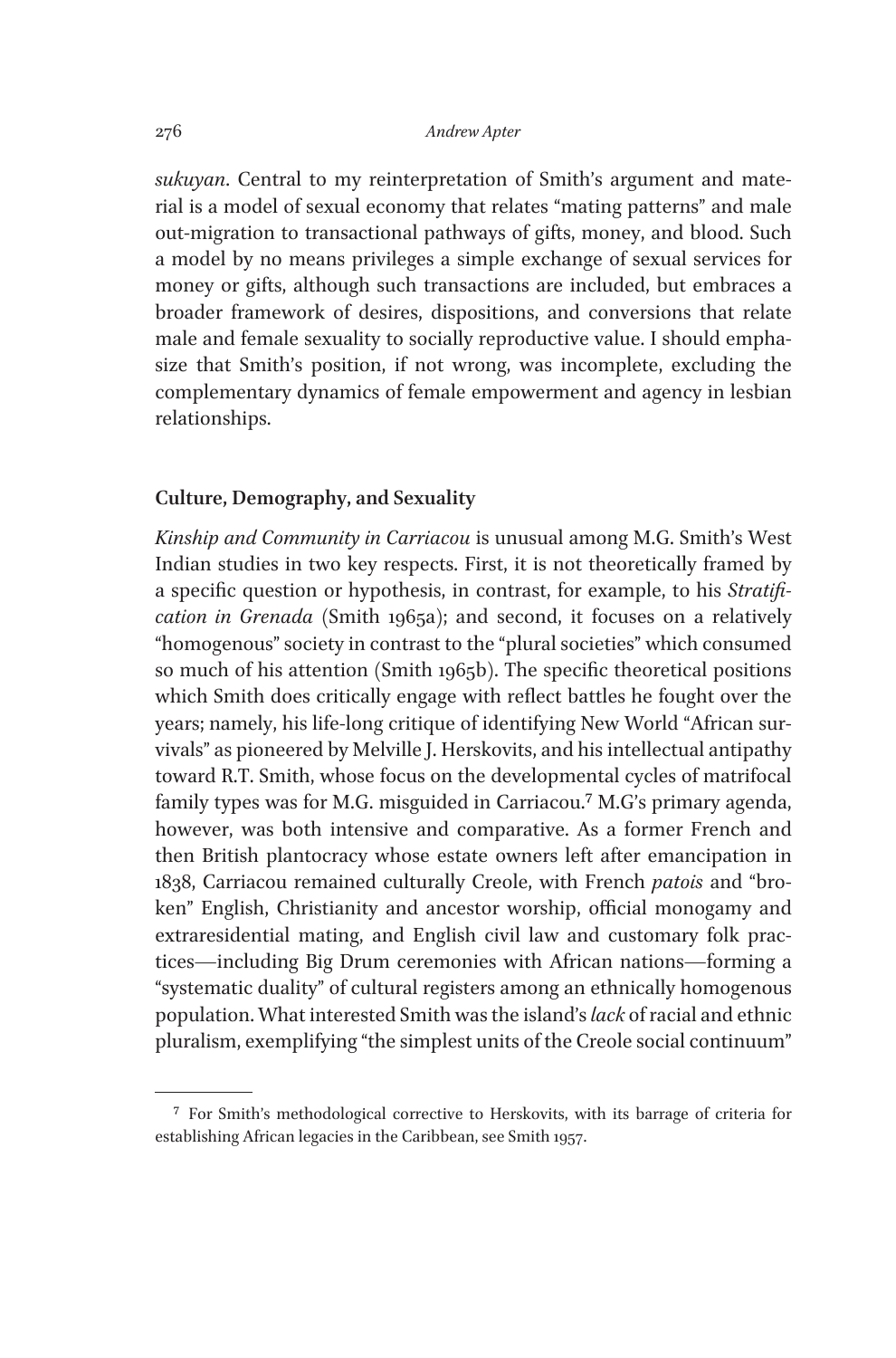(Smith 1962:4) according to his plural society scheme. In this respect, a study of Carriacou's kinship system would reveal fundamental principles of cultural adaption and integration without the undue elite interference found in Grenada, Trinidad, or Martinique. Not that the island was economically isolated. On the contrary, the local economy depended upon remittances from male out-migration for the century and a half following emancipation, generating a demographically skewed sex ratio wavering between two and three adult women to men. What interested Smith was how, under such demographic strain, a localized "mating" system fostered "the most clearly organised family structure in this culture area" (Smith 1962:5)—one which extended beyond the household to form Carriacou "bloods" or agnatic lineages.

M.G. was therefore concerned with local solutions to the demographic challenges of male out-migration from an island where wage labor and economic opportunities were extremely limited. His primary focus was on family structure and mating patterns, and how these established integrative mechanisms for the community at large. Smith's copious documentation reveals what he considered to be a single system based on key arrangements and values. Official monogamy, recognized by church and state, was the preferred conjugal form, marked by formal betrothals, elaborate weddings, and virilocal residence in "wooden" houses associated with agnatic lineages. Such marriages were costly, and required social, economic, and ritual investments that many men could not easily afford. Those who accumulated the necessary capital often did so overseas, and became locked into patterns of migrant wage labor to sustain their families through remittances. To accommodate the surplus of women to men, a modified form of "monogamy" allowed married men to establish extraresidential mating relations with unmarried women, usually in different villages, while assuming financial responsibilities for such "keptresses" and their "outside children." Socially recognized if legally unofficial, such unions gave rise to matrifocal residences in less prestigious "dirt" houses made from daub and wattle. Finally, a third pattern of "keeping" emerged, in which couples cohabited in the woman's house, seen as a prelude to betrothal and marriage but sometimes stalled in a tenuous holding pattern that significantly limited male autonomy. "Whereas the husband is dominant in marriage," Smith (1962:217) writes, "the woman is the dominant partner in keeping" since "kept" men were barred from extraresidential mating and they lost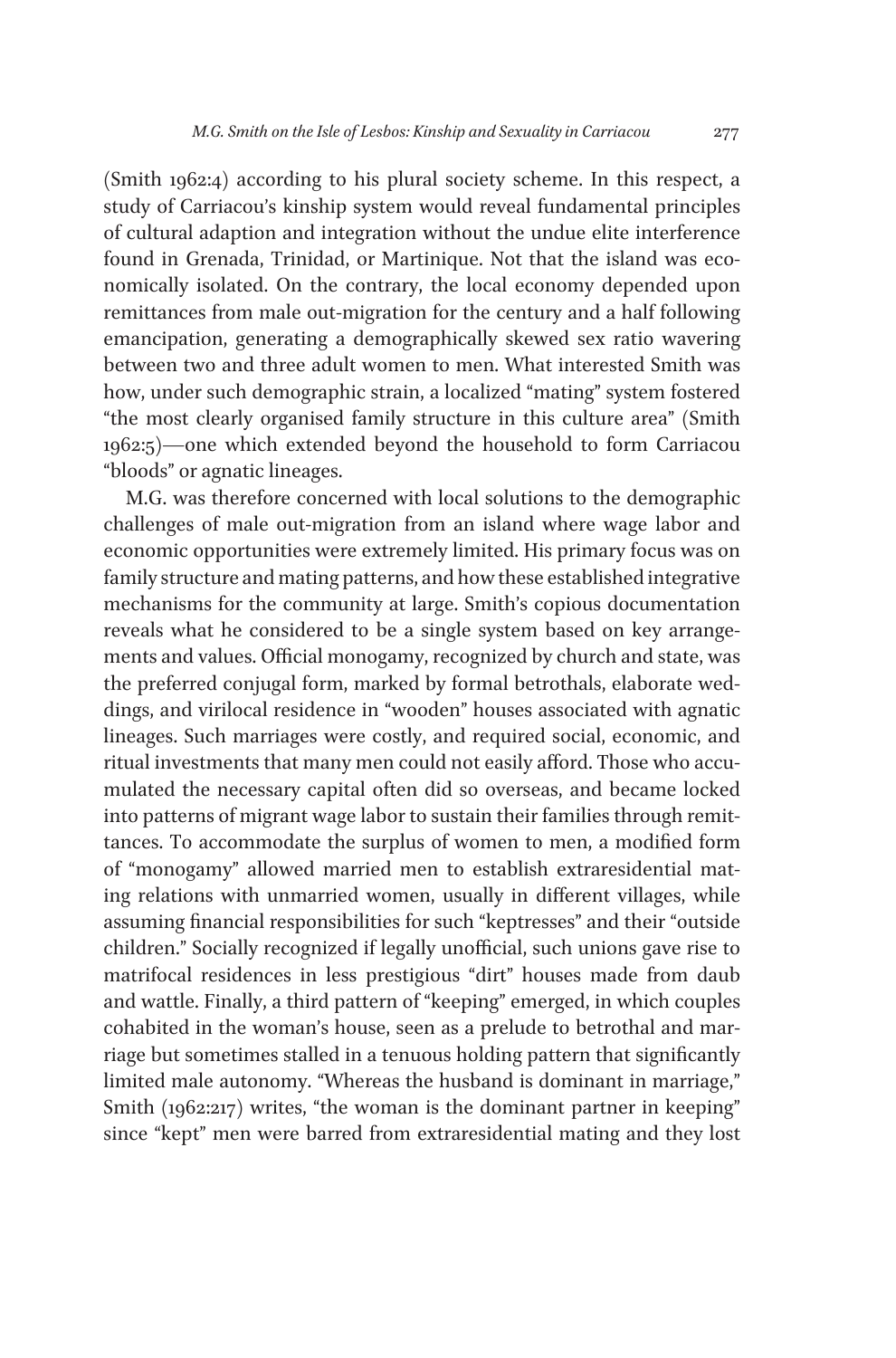#### 278 *Andrew Apter*

child custody when such unions dissolved. Statistically infrequent and structurally unstable, keeping posed a problem for patriarchy. His masculinity compromised, "the male member of such a union is accordingly mocked and teased and is not regarded as a full household head" (Smith 1962:118).

It is within the patriarchal framework of these mating patterns that Smith situates his discussion of lesbianism. With a high cultural value placed on female fidelity, Smith argued, women developed lesbian relationships of the *madivine* and *zami*, remaining "faithful" to their husbands while satisfying their own sexual "needs."8 In this manner, men working away from the island for as long as ten years at a stretch could return to Carriacou with their honor—and households—intact. The system was reinforced by patrilineages or "bloods" that enabled resident agnates to keep an eye on such wives, referred to as "grass widows" while their husbands were abroad. Thus the dual imperatives of female sexuality and fidelity were fulfilled.<sup>9</sup>

Let us turn to Smith's own account, which I quote at some length, since it not only summarizes his structural argument but also points beyond it, toward an incipient model of a sexual economy—involving complementary "currencies" of money and blood—which we can liberate from his text and develop further. Smith opens his discussion in straightforward demographic terms:

Married men often remain overseas for considerable periods, and sometimes they never return. Unless they intend desertion, they remit money to their wives and families in Carriacou as regularly as they can, and in this way maintain the marriage relation, fulfil their obligations, and demonstrate their wish to return. Nonetheless the grass-widows suffer sexual deprivation. Such women know the consequence of unfaithfulness too well to risk it. They rarely live alone unless they are pregnant or have several small children. To recall their husbands they generally allege some illness, but if this fails they may establish homosexual relations with other women.

Women who practise such homosexual relations are referred to in the French patois as *madivine* or *zami*. Not all madivines are married by any means, but many are said to have adopted this habit during their husbands' absence overseas. Unwed girls may also enter such relations while living as wards of their senior collateral kinswomen.

<sup>8</sup> As Barrow (2011:152) notes, for Smith female sexuality "is constructed more as urge and appetite than expression of desire and pleasure."

<sup>9</sup> Donald R. Hill has suggested that institutionalized lesbianism may have broken down by 1970 because more women were migrating and had access to cash (*NWIG* reader's report).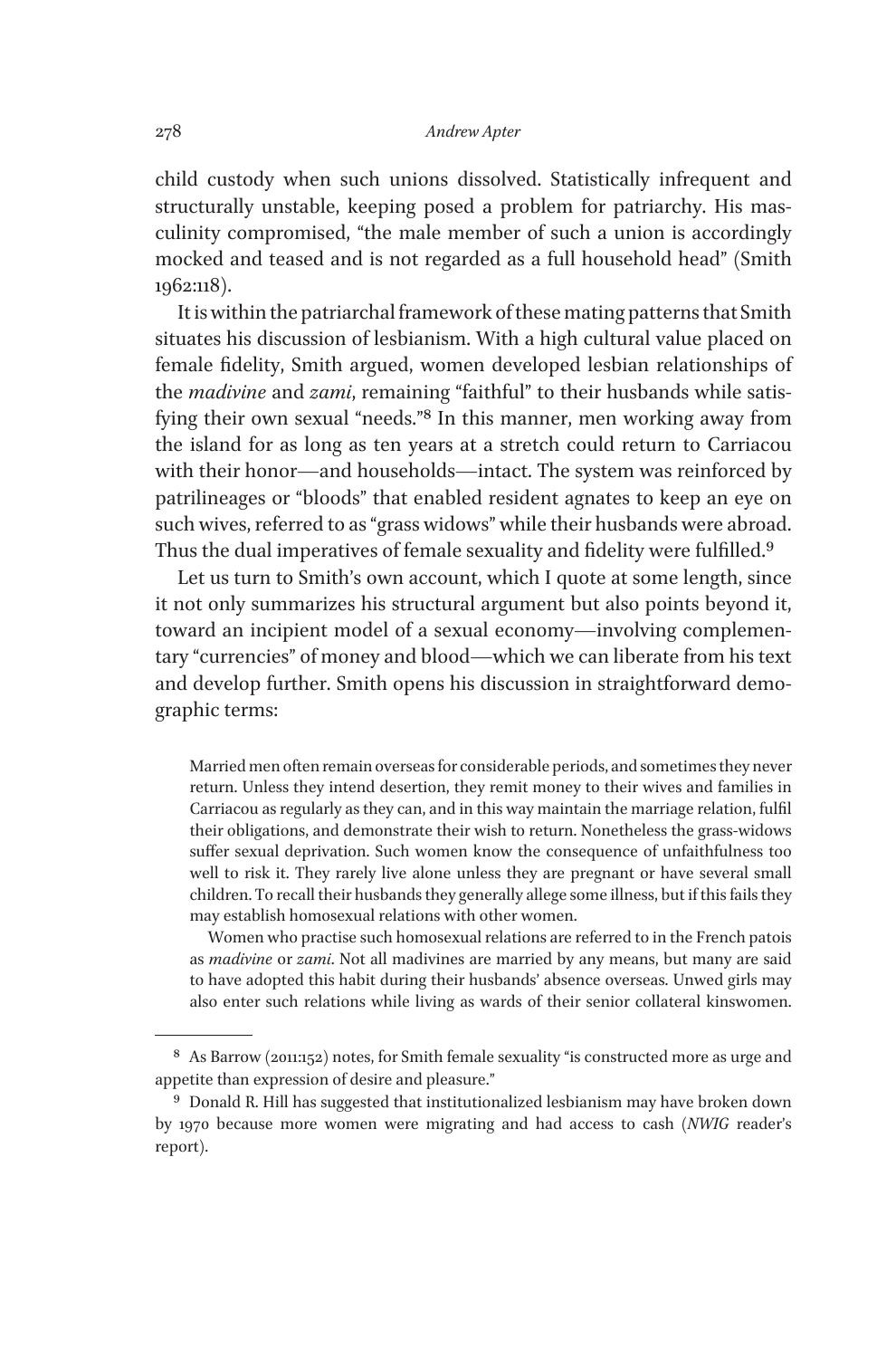Once developed, these Lesbian appetites may reduce the woman's interest in men considerably and eventually lead to a breach in the marriage relation. The active partner is always the elder, and has usually been married. Senior Lesbians may have several partners who must be kept apart to avoid the disorder that their jealousy provokes. The men are well aware of these relations but dare not discuss them with the women's husbands. Men say that "women are hotter than men"—that is, they have stronger sexual appetites—and consequently only women can satisfy each other. Female homosexuality is explained thus, and its existence is taken to prove this explanation. But, in fact, men often marry women several years their junior and then depart overseas, having imposed severe prohibitions on their wives' heterosexual relations, with the result that some wives adopt Lesbianism as the only alternative open ... Once women cultivate this particular habit, they are unlikely to abandon it lightly. (Smith 1962:199-200)

At first read, Smith explains Carriacou lesbianism as a response to the pressure of male out-migration on female fidelity and sexuality. Understood locally in terms of stronger female "heat," objectively it developed as a cultural solution to demographic pressures on marriage and mating.10 For this reason, Smith (1962:200) maintains, "there is no male counterpoint to female homosexuality in Carriacou" because no sociocultural imperatives required it:<sup>11</sup>

In effect, Carriacou Lesbianism is a form of deviance stimulated by the island culture and partially institionalised in it; its existence demonstrates the remarkable constraint imposed on women by the mating system. The fidelity of Carriacou wives is the pride of their men and the puzzle of nearby Grenadians; but the Lesbianism which has developed in this context is not well known abroad. We have here a neat example of the way in which a culture and society may promote abnormalities among normal folk; and some knowledge of these abnormalities is necessary for a full understanding of this complex mating organisation, which is permissive for males, restrictive to females. (Smith 1962:200)

<sup>10</sup> The argument remains cultural rather than demographic because of the value placed on female fidelity among wives and keptresses. See also Smith (1966:xxxix-xli) where he criticizes the demographic thesis of Otterbein (1965).

 $^{11}\,$  The empirical validity of this claim raises important issues that only further research can resolve. Male homosexuality may well have existed at this time, but may have been more socially stigmatized and thus better disguised. Or it may have occurred beyond the horizons of explicit cultural categorization, as in areas of West Africa. In the early 1970s Donald Hill documented a gay Grenadian couple whom Carriacou men "considered amusing," and who seduced local teenage boys "for money." Besides this case, he added, "no other male homosexuality in Carriacou was discovered" (Hill 1977:281). Hill also objected to Smith's description of Carriacou lesbianism in terms of "deviance" and "abnormality" since such terms clashed with local understandings (Hill:280-81).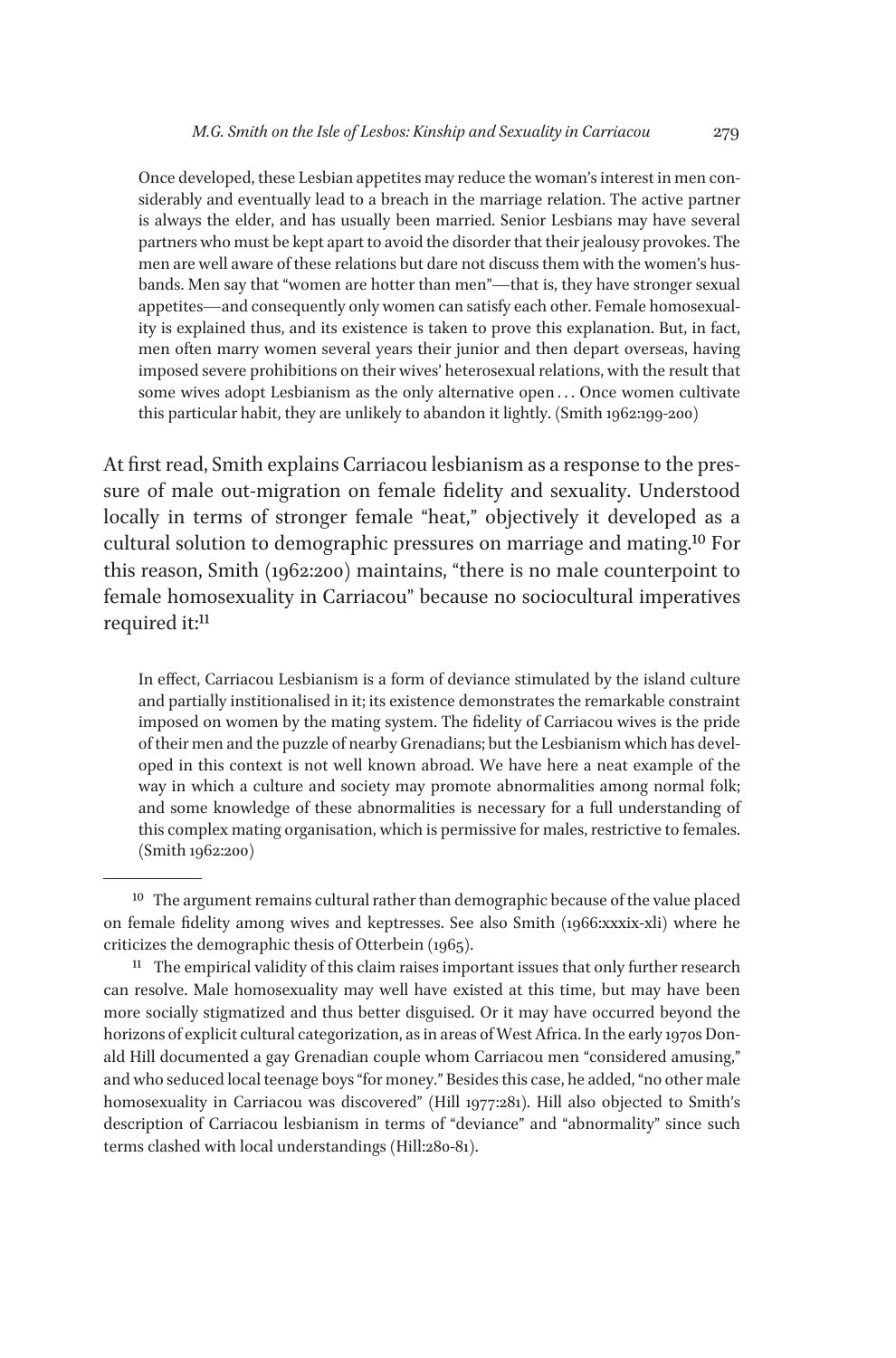Notwithstanding the patriarchal register of sexual "abnormality" and "deviance" characteristic of the day, Smith's discussion of lesbianism as partially institutionalized made space for a sociocultural approach to sexuality that can be extended beyond the dictates of patriarchal authority—the fidelity of wives—to embrace the empowering and disruptive dimensions of female eroticism and agency. To do this, we relocate female sexuality within the more transactional arenas of fertility, witchcraft and economic exchange in Carriacou.

# **Money, Gifts, and Blood**

Economic opportunities for women in Carriacou were extremely limited, given that men dominated in the spheres of subsistence agriculture, fishing, and artisanal trades of shipbuilding and repair. Men also remitted funds from abroad, forging links between local and global economic orders by working throughout the Caribbean and further afield in England and North America. The articulation of external and internal economies was thus largely gendered, since male remittances to fiancés, keptresses and wives were largely committed to households where women ruled as domestic managers. According to the normative patterns of residential and extraresidential mating, women remained faithful in their conjugal unions in exchange for social recognition and economic security.

For island women, therefore, sexuality was a key avenue for gaining access to cash. Since, as Smith (1962:116) explains, "women are virtually excluded from the exchange economy of Carriacou, and depend on men for most of the money they need or receive," they relied on their "facilities" in a range of sexual strategies that formed a moral continuum from betrothal and marriage down to commercial prostitution. As a precursor to the ideal legitimate union, betrothal was closely chaperoned, marked by regular visits and a flow of gifts to the intended bride, and by the approval of her parents. Premarital sex among betrothed couples was tolerated since pregnancy before marriage was valued as a kind of fertility insurance, although it also carried risks to social reputation if the engagement broke off afterwards. A successful union with a wedding ceremony would set up residence in a new wooden house provided by the husband, who assumed responsibility for domestic finances, and whose children belonged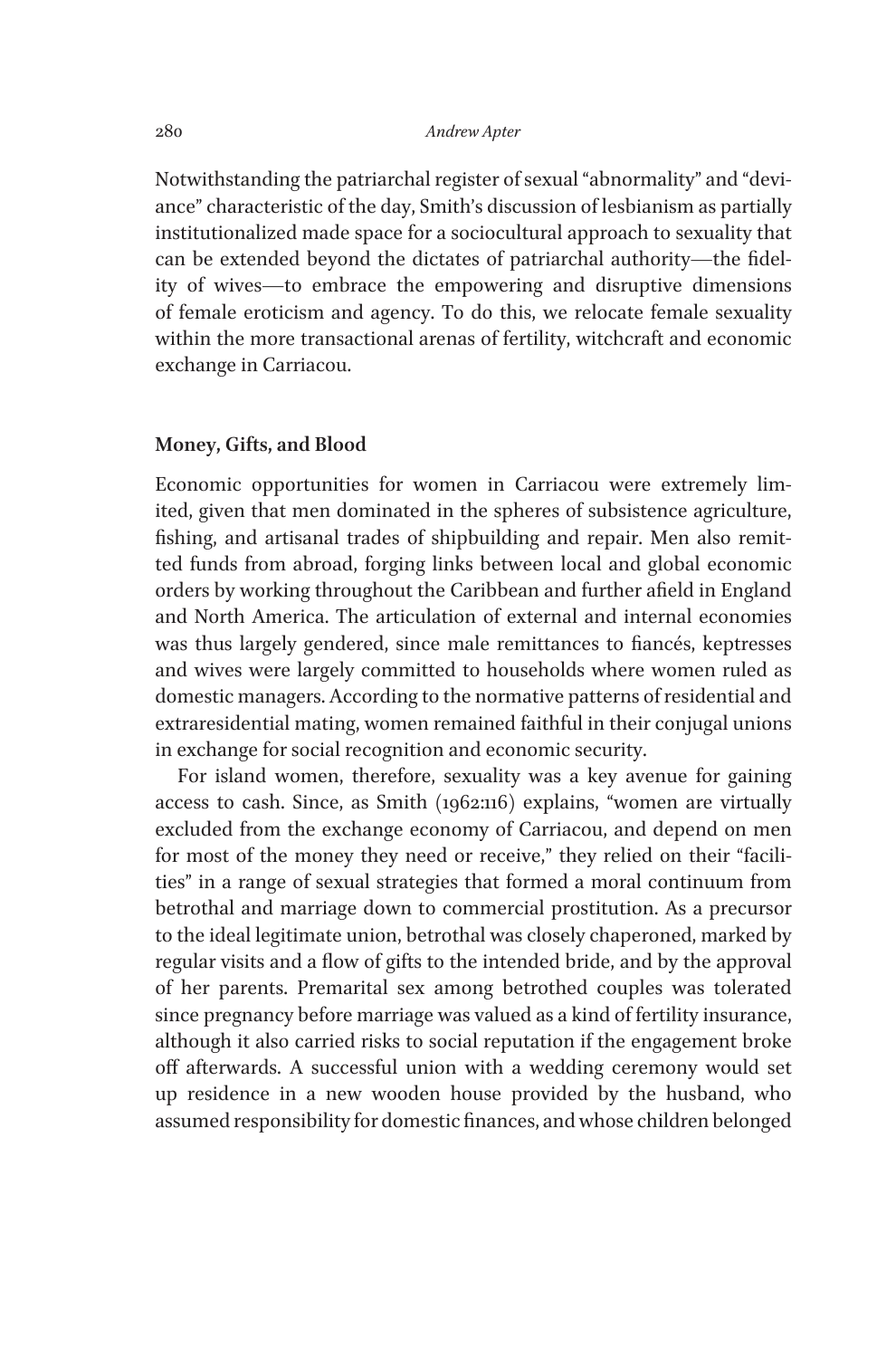to his agnatic blood. In socially recognized extraresidential conjugal unions regarded as less prestigious and secure, women received gifts "in cash, kind, or labour" (Smith 1962:222) designated specifically for themselves and their children, and resided in dirt houses rather than wooden houses. Such arrangements were subordinate to co-residential marriage, and less formalized: "Despite the help she receives from the man, the woman who mates extra-residentially has to provide for most her own needs, and there is no fixed pattern of economic cooperation since these unions vary widely in character and context" (Smith 1962:223).

For younger women in Carriacou neither engaged nor established in extraresidential mating relations, sexual strategies within the field of social and economic capital ranged from taking lovers to commercial prostitution. Here we encounter a descending scale in which sex was increasingly commodified. Single women seeking romantic opportunities would take "gentlemen" who offered monetary gifts called "principle" in exchange for the girlfriend's "facilities." It was important that such transactions were disguised by gifts, offered irregularly as signs of affection rather than as payments for sexual access. By accumulating such principles a woman could achieve considerable social and economic independence, enabling her to "buy her own clothes, household supplies, and small stock, or rent her own garden" (Smith 1962:117). Moreover, a woman managing multiple lovers accumulated more gifts than her betrothed counterparts, although by maximizing such gains she risked her reputation since jealous boyfriends could "broadcast her name," lowering her social capital by labeling her as promiscuous. The negative valuations of providing principle increased in proportion to the woman's easy virtue, when such sex was referred to as "paid-for-time" (Smith 1962:193). Not clearly prostitution, the so-called casual relation when increasingly commercialized could lead in that direction. If prostitutes in the strict sense were rare in Carriacou, they were nonetheless socially abhorred, occupying the lowest position in the hierarchy of sexual exchange. As Smith proclaims:

Women who grant their favours indiscriminately on a commercial basis and live by this means are classified as prostitutes . . . Since prostitutes are outcasts, few girls in Carriacou willingly remain in a situation that allows such gossip about them and instead marry, take a lover, or invite senior kin into their homes to protect their reputations. (Smith 1962:120)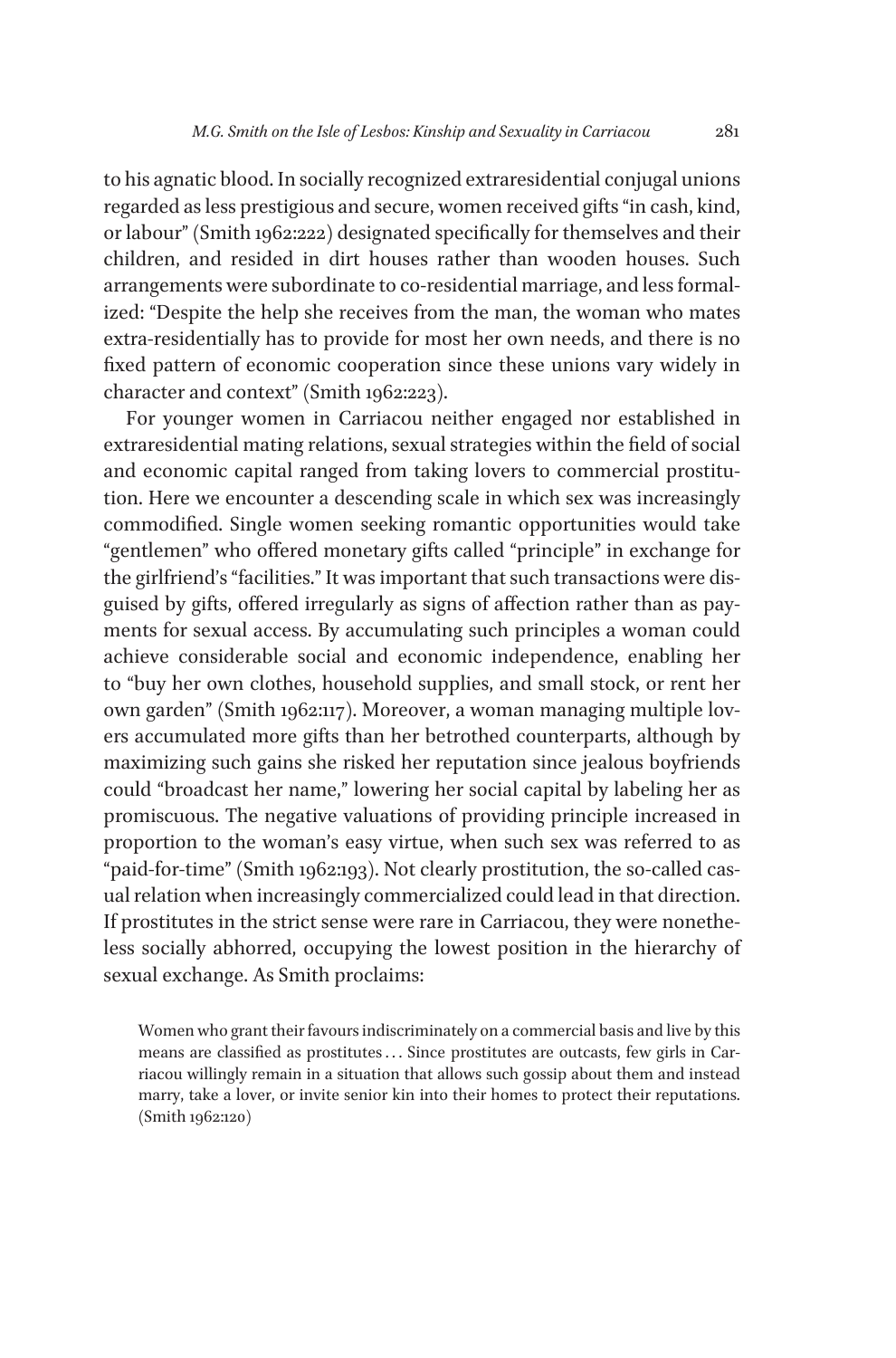We can thus discern the contours of a sexual economy ranging from legitimate marriage to commercial prostitution, where the exchange of sex for domestic stability and the reproduction of agnatic bloods are most highly valued, and the exchange of sex for money tout court is most negatively stigmatized. It charts a familiar transition from gift to commodity, in which female sexuality is narrowly monetized and stripped from its socially reproductive pathways. Prostitution in Carriacou, however, involved more than commercialized sexual exchange: it took additional forms associated with violations and inversions of patriarchal households and agnatic bloodlines. Exploring these additional forms is important because they relate the blood of sexuality to fertility, witchcraft and social reproduction.

Commercial prostitution was unusual in Carriacou because it presupposed improbable social conditions. "Prostitutes of this kind," Smith (1962:120) explains, "must have land and a wooden house of their own, no senior kin to control them, and other kin willing to assist; but since this combination of conditions is quite unusual, such prostitution is rare." Clearly such prostitutes were quite well off, having the financial means to possess their own land and wooden houses. The social autonomy that such resources conferred was enhanced by the *absence* of controlling senior kinsmen and the presence of "other kin willing to assist." Smith fails to explore the implications of these conditions, but they challenge male patriarchy in important ways. That such prostitutes lived in wooden rather than dirt houses—on land that they owned rather than rented—has major implications for Carriacou household and lineage organization, since postmarital residence in a wooden house was the ideal form of conjugality for perpetuating agnatic descent. By meeting these conditions without husbands or senior kinsmen, such women established powerful matrifocal households with associated kindreds of their own, thereby challenging the "patrilineal" system with incipient female matrilineages or bloods. As we shall see, Smith's material reveals a much greater variation of uterine and materterine kinship patterns than the official agnatic ideology would suggest, and these crop up around female household heads or "principals" who take care of illegitimate children born to them or their kinswomen. Relegated to Appendix B in his study, Smith (1962:330) mentions that "these ties are traced mainly by women through women to women, and since women are the custodians of the unlawful children begotten in extraresidential unions, the majority of the resident collaterals of female principals will be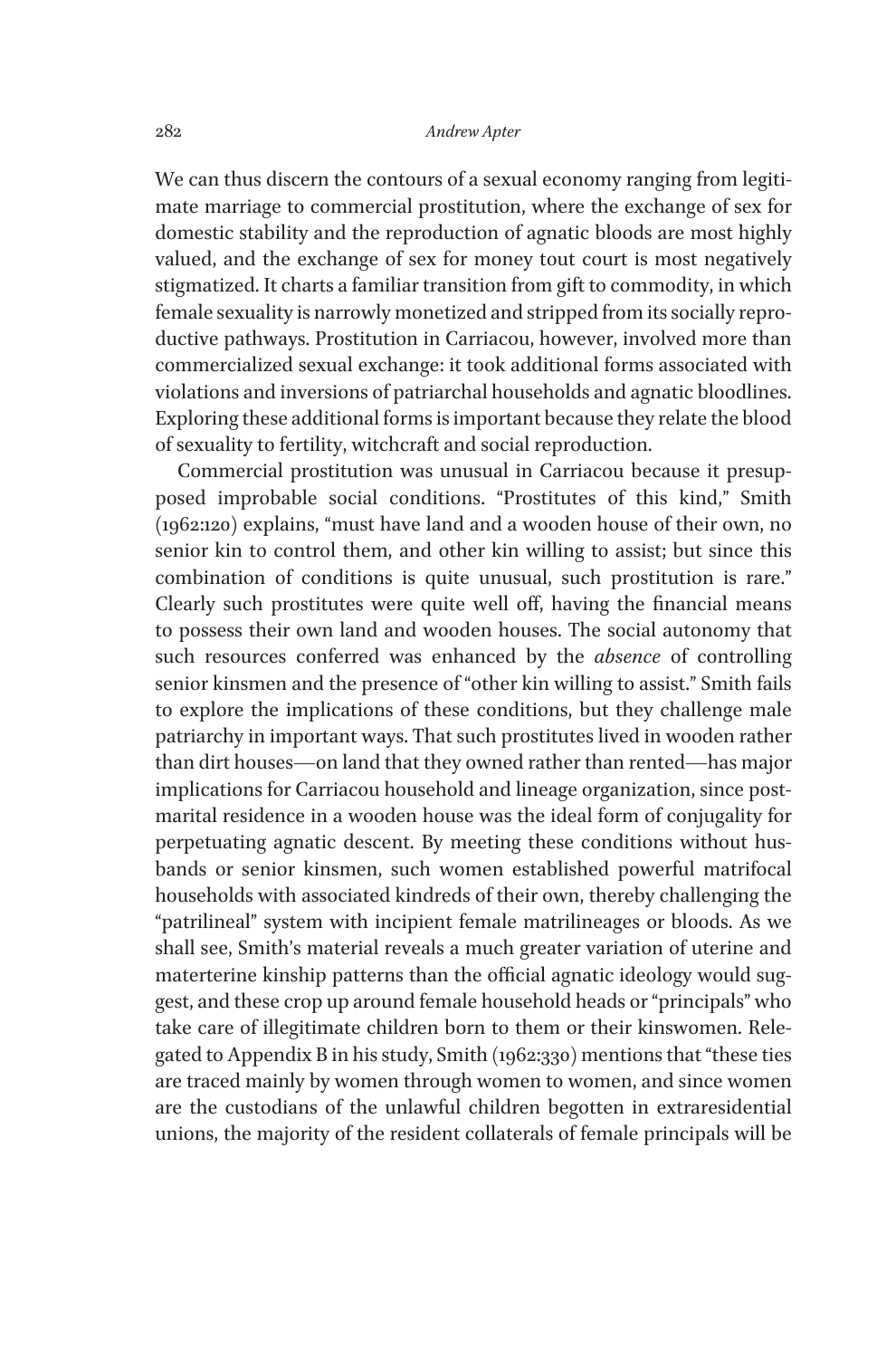their kinswomen's illegitimate issue." What we see here is the formation of incipient female bloods or matrilines generated by extraresidential mating, posing a threat to patrilineal descent by drawing away unrecognized offspring. Smith's claim that such children are usually attached to the mother's agnatic kin is obviated by the absence of senior kinsmen around the prostitute's household, providing women full domestic and social authority. The so-called prostitute in her wooden house structurally resembles a male lineage founder. Her crime of selling sex may well be conflated with her appropriation of household and lineage headship. One wonders whether the real crime of such designated prostitutes was the conversion of male into female bloodlines.

Evidence for this more structural reading of prostitution is provided by two further types which Smith identifies in Carriacou. One appears as a structural abomination of keeping patterns of residential mating. We recall that keeping between unmarried men and women was always in the woman's dirt house, and it diminished the man's autonomy and reputation by demanding sexual fidelity and subjecting him to her authority. Keeping was also understood as a step toward marriage, although it could drag on indefinitely or eventually dissolve. If keeping occurred in a wooden house, associated as it would be with the woman and her family, such a woman was classified as a prostitute or "whore."12 As Smith (1962:119) explains:

According to the social logic of Carriacou, it is self-contradictory for unmarried people to keep in a board house, because keeping is a prelude to marriage, and a board house owned by the couple is the prerequisite for marriage. Thus, by living with an unmarried man *as his keeper* in a wooden house, the woman repudiates the ideal of marriage and accordingly declares herself not a keeper but a whore. (my emphasis)

It is unclear in what sense such a woman "declares herself . . . a whore" since more likely she was referred to as such within the official discourse of patriarchal authority. It is also not clear why living in a wooden rather than a dirt house would make her a "whore" unless one considers the implications

<sup>&</sup>lt;sup>12</sup> Note the explicit disdain and contempt associated with Smith's slippage from "prostitute" to "whore," most likely reflecting local patriarchal discourse. Although Smith's field notes include extended interviews with women, particularly pertaining to child-rearing and ritual protection, his data on lesbianism come primarily from men, and thus he may confuse male ideologies of lesbianism with the practices themselves.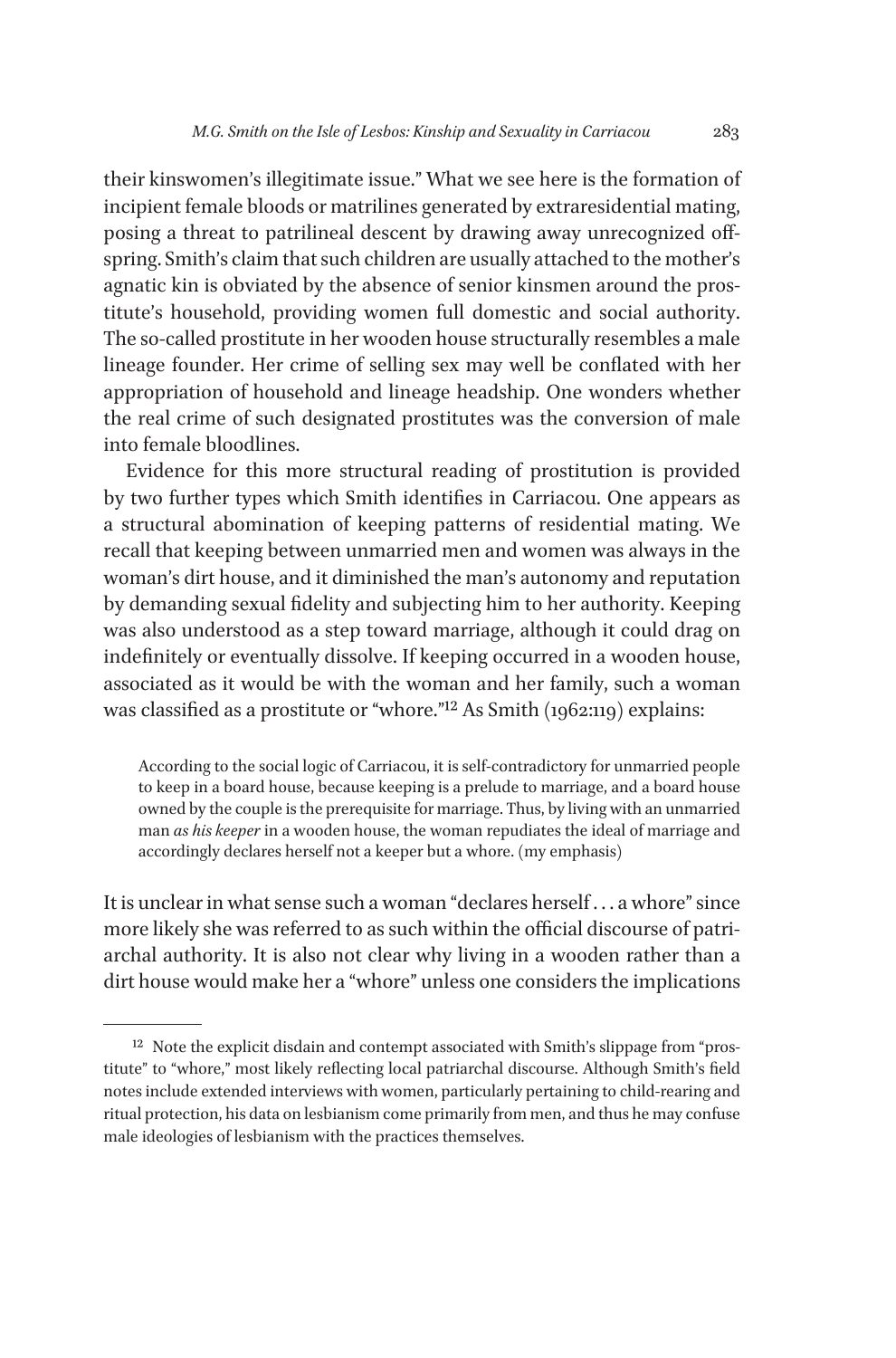for agnatic descent. Like her commercial counterpart, the keeping prostitute threatened the perpetuation of patrilines. By setting up in a wooden house and *keeping her man*, the woman became a household head with lineage claims on their children and wards.

The final type of prostitution, and according to Smith the most repugnant, was when a woman had sex *and bore children* with two men of the same blood "within the range of second cousins" (Smith 1962:120). If such sexual relations were likened to incest, "the same way that sex relations are taboo between close kin," the crime appears to have been most closely identified with the birth of two different brothers' children from the same womb; not with sex itself but the offspring so conceived. Smith writes:

Perhaps prostitution of this sort arouses the greatest horror or all. No mitigating circumstances are taken into account; the woman is branded for life as worthless, while the men who thereby "mixed the blood" are ritually impure and will be punished by the old parents for this breach of "the rule of the blood" . . . Such anomalous sex relations rarely come to light except when there are children. These will belong to their fathers' blood, despite their irregular conception, but their fathers are more ambivalent about them than others and accordingly contribute less. Meanwhile, the mother will be disowned by any kin she may have in the village. (Smith 1962:120-21)

Clearly this most egregious type of prostitution on the island is defined by the breach of lineage taboos rather than by commodified sex. If the sex acts with male agnates only come to light with the birth of offspring, it is the children per se who confound lineage categories, materializing the impure mixing of blood. For Smith, the disgust triggered by such troubling unions upheld patrilineal descent and lineage exogamy, and further "protect[ed] the lineages against disorganisation through competition over women" (Smith 1962:120). This position, however, is less than convincing. There is nothing intrinsic to the logic of patriliny that is undermined by such cases of "lineage" prostitution since the children remain members of their father's blood. Indeed, if systems of agnatic descent sui generis were structurally vulnerable to such mixings, the widespread incidence of the levirate in patrilineal African societies would be culturally "ungrammatical." Something else is going on, related to the incipient formation of matrilineal bloods. Like the so-called prostitutes living in wooden houses, the mother of children by two lineage "brothers" threatened the integrity of the agnatic blood because there was something in her own blood that drew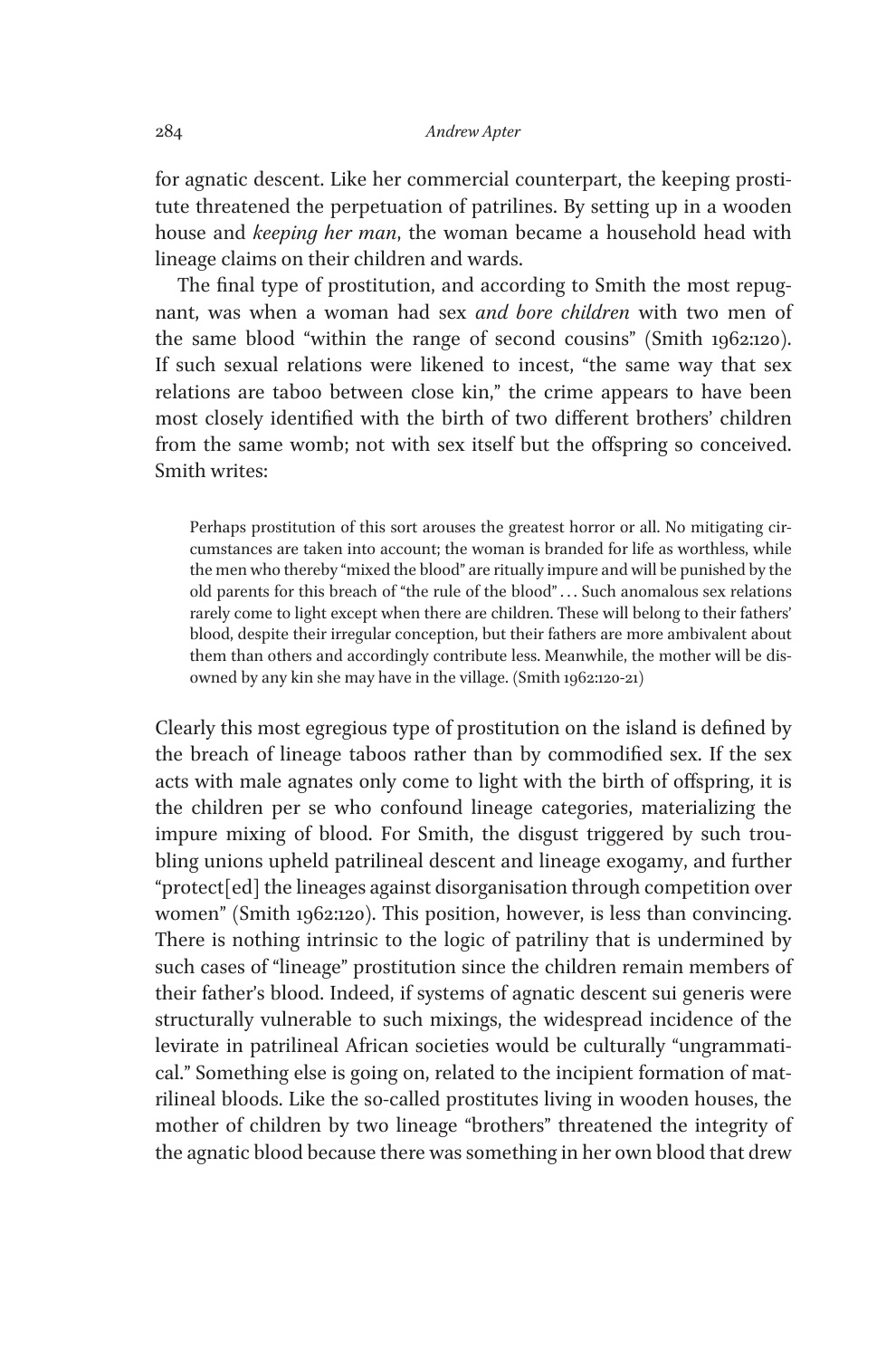her children into an incipient matriline. If such matrifilial "pulls" were normally counterbalanced by the jural authority of the patrilineage, rare cases of women bearing the children of two lineage brothers had a subversive rechanneling effect, in that such offspring *as a sibling group* shared all of their mother's blood but only half of their father's blood in common. Diagrammatically we can see how such sibling groups skewed parental heritage in the mother's favor, generating stronger maternal bloodlines between the children of close agnates to foster the emergence of matrilineal bloods (Figure 1).13 Smith may have overestimated the strictly agnatic character of bloods. Hill (1977:305-6) argues that Carriacou bloods are actually matrilineal, complementary to the agnatic family thereby generating a system of double descent with competing affiliations and sets of demands. From this more fluid bilineal framework, children from extraresidential unions move into their mother's bloods, "draining" the patriline of its outside progeny.14

Whereas Smith (1962:121) explains the three types of prostitution in Carriacou as "polar opposites of engagement and marriage," that is, in relation to the mating system, I have emphasized their implications for empowering women as de facto household and lineage heads; that is, as matrilineal challenges to patrilineal descent. To deepen this interpretation, I turn to local ideologies of fertility and witchcraft in relation to blood and sexuality.

# **Fertility, Witchcraft, and the Blood of Lesbians**

Carriacou theories of fertility and conception do not simply mirror ideologies of descent, but relate idioms of sexual exchange to wider spheres of production and circulation. Bringing desire and eroticism into his discussion of conception, Smith sketches a libidinal economy of the body in Carriacou

<sup>13</sup> Children of such taboo unions—of the same mother and different fraternal fathers (approximating a de facto form of Tibetan fraternal polyandry!)—subvert the normal pattern of agnatic lineage segmentation between half-brothers of the same father and different mothers precisely because they are of the same mother and different fathers who share the same blood. Banishing the mother while retaining children of such unions prevents matrilineal fission within the patriline.

<sup>&</sup>lt;sup>14</sup> Although he did not identify full-fledged matrilines, Smith (1962:305) admitted that "the dual mating organization . . . also maintains the cognatic family as an alternative reference group with a more variable form and function."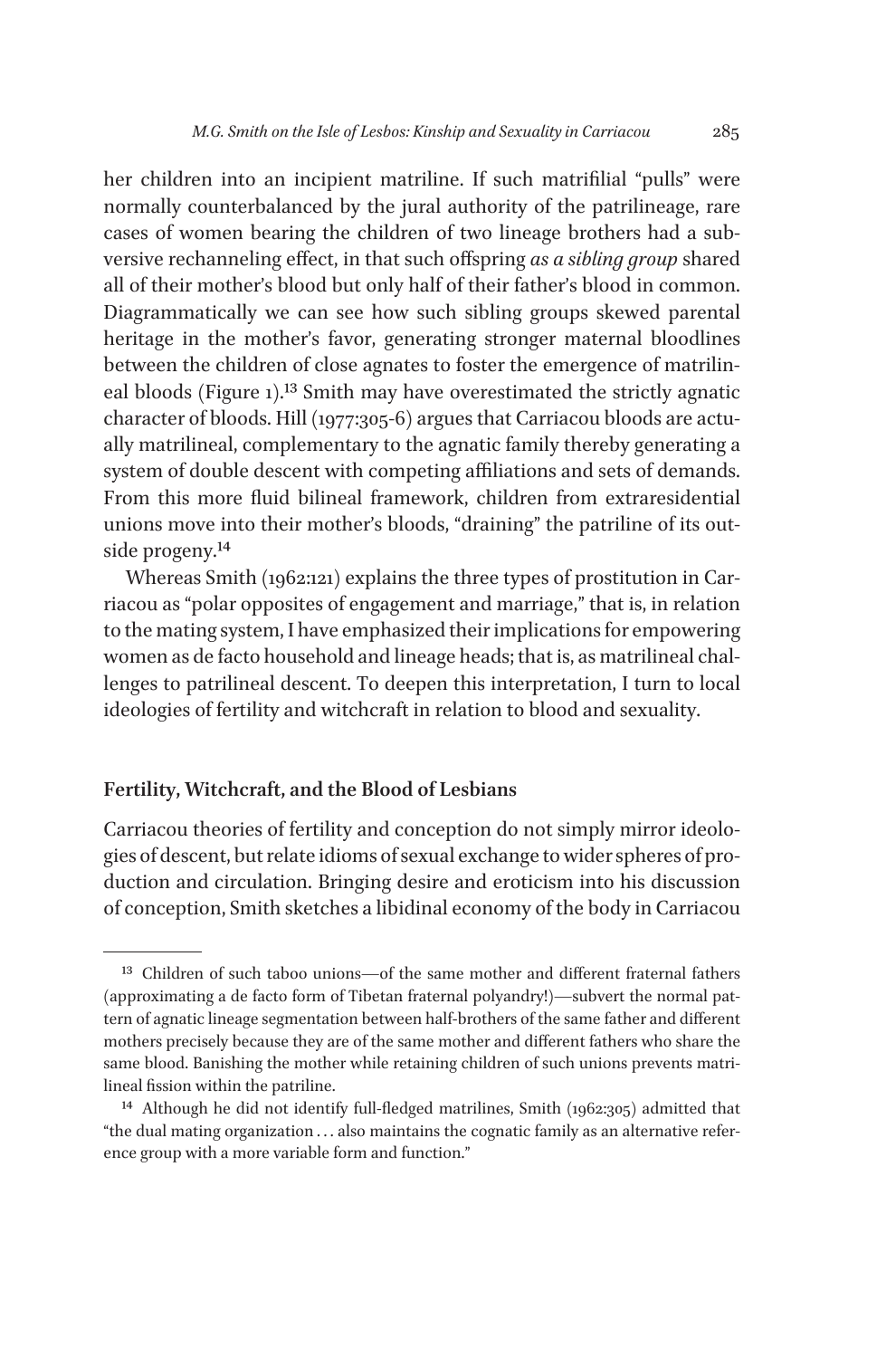

*Figure 1*. Lineage "prostitution" as the mixing of "fraternal" blood.

etiologies of procreation. Women are hotter than men, we are told, because they have stronger sexual appetites, even if held to a higher standard of heterosexual fidelity. A woman's heat is in her blood, which will rise to her head and cause severe headaches after long periods of abstinence. Such women were advised to "take exercise"—or "copulate" (Smith 1962:132) and were known to summon their overseas husbands on doctor's orders for sexual healing. As we have seen, it is in this context of libidinal necessity that lesbian relations were ambivalently accepted, keeping women healthy while their husbands were away. But here I wish to highlight how the blood of women combined fertility with the pleasure principle, since a fit and fertile woman required blood circulating properly throughout her body, sustained by regular "exercise." Indeed, conception involved the reciprocal exchange of blood and pleasure between the sexes. According to Smith (1962:132), "Many also believe that conception can only occur at simultaneous orgasm."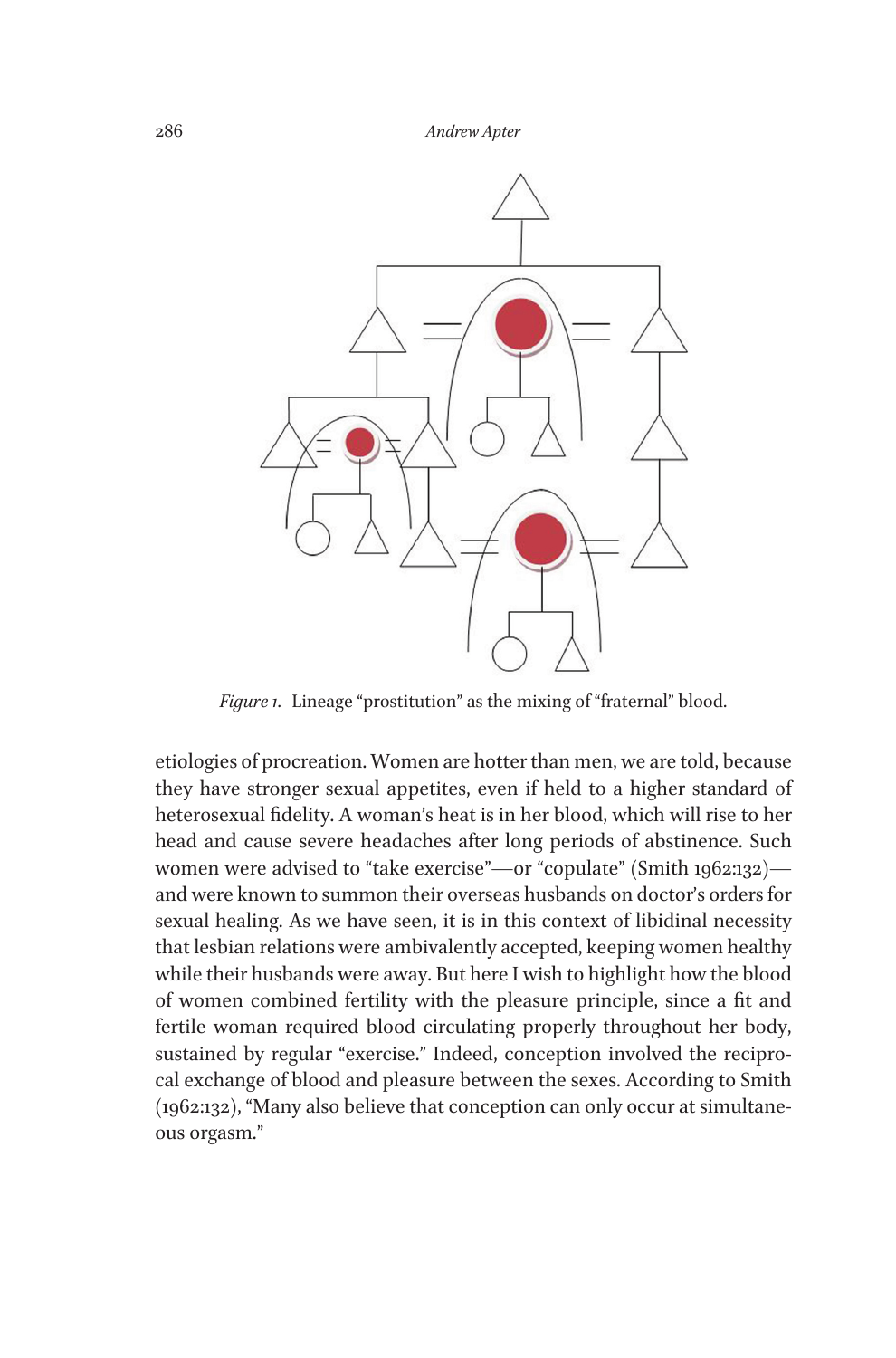If female blood is sexually stronger according to Carriacou accounts, male blood has a stronger vital principle in creating new life. Smith elicits a number of statements that uphold the ideology of agnatic descent. "We are one blood from the father. Is the father that make children . . . A woman only convey children, that is what the womb is for." Other analogies from the local economy recapitulate this dogma through different figures: "If you have a cow and don't bring it to the use of the bull, you don't get no calf... The man make the children, the women only bear them." Smith (1962:268) further recounts: "The man 'gives' the woman the child as 'seed'; the child owes its being to its father and has its father's blood, blood being the symbol of vitality and life. The woman 'conveys' (carries) the child in her womb as a schooner conveys passengers." And finally, "women cannot transmit the blood, only men can." Smith points out a subtle distinction between men "giving" and "making" the child in two of these accounts, but he is not sure what to do with it. His examples, however, deploy images of male production in the "making" of new life, and of exchange—in the form of "giving" seed but also of conveying people and commodities. In one account the womb is likened to a schooner that conveys passengers, as if adding exchange value to productive male seed. In a similar explanation collected by Hill (1977:305): "a man 'cannot make no baby without the woman. For the woman is supposed to be the basket that carries the goods from the market. The man has the money to put the goods in the basket.' " In this procreative parable of commodity exchange, the male sperm is equated to money itself, which purchases the "goods" that are brought home from the market in the woman's basket-like womb.

Thus we see three expressions of production, gift-giving and monetary exchange in the sexual economy of human reproduction; one that maximizes pleasure, maintains circulation, and produces new life through the proper mixing of blood. Infertile couples are afflicted with "a fault in the blood" (Smith 1962:133), or worse, are victims of blood-draining witchcraft that sucks up fetuses and also devours newborns. As *blocked* exchange, witchcraft, or *kakomé*, is the inverse of fertility, draining life and consuming blood to sabotage childbirth and delivery. Its essence is negative reproductive potential, which in the sphere of sexuality involves cannibalism, sterility, and mystical shape-shifting. Smith discusses three kinds of witch that prey upon infants and abort new life. The first two are nocturnal shapeshifters; the male *lougarou* (from the French *loup-garou*, or werewolf ) and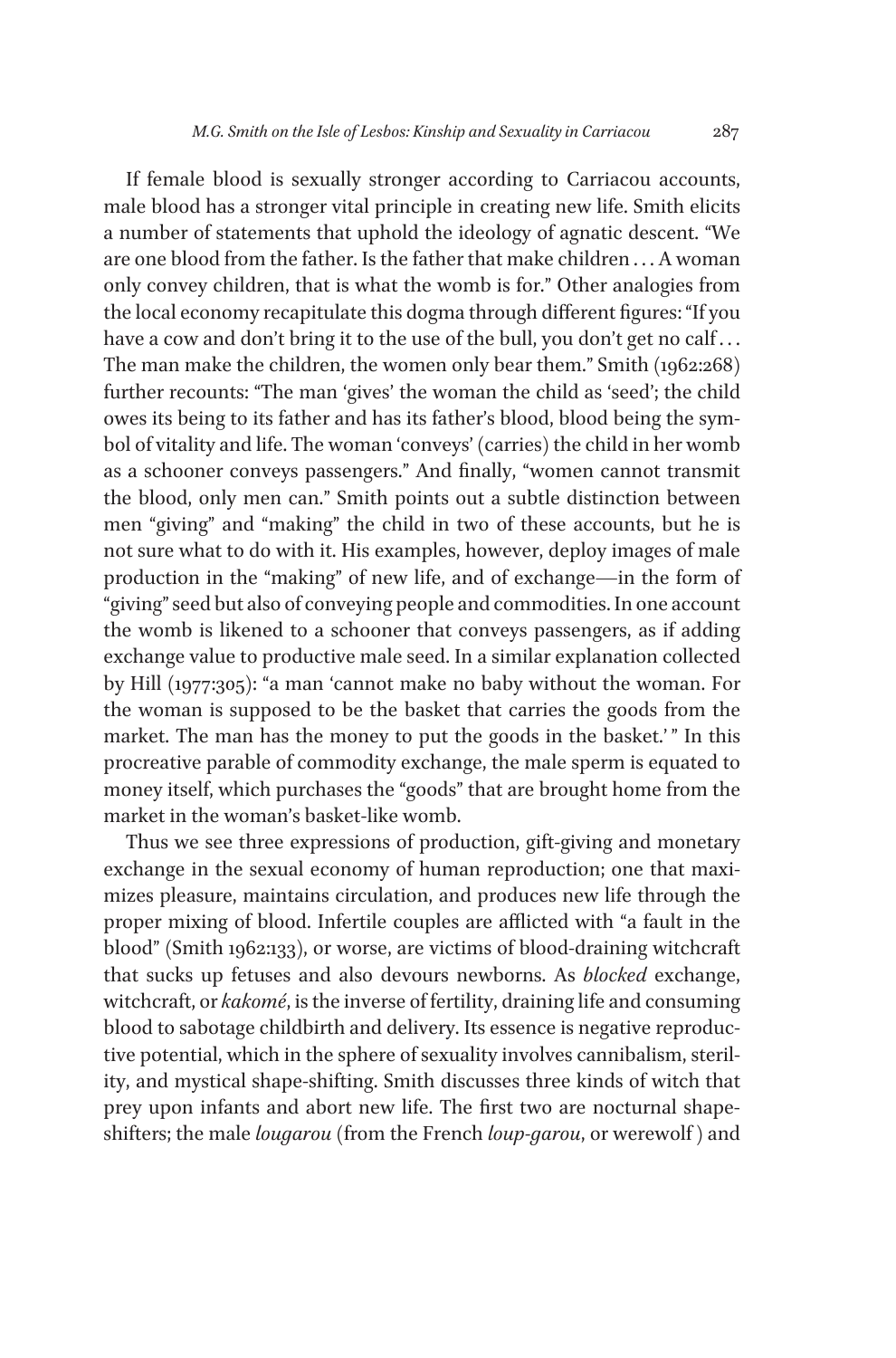the female *sukuyan* "who roam abroad at night and suck the blood from sleeping humans and beasts ... [they] are old or middle-aged persons who live nearby and have the power of metamorphosis through witchcraft" (Smith 1962:89). The sukuyan is known to shed her skin and adopt the form of various animals. A third kind of predatory spirit *La Jablesse* (the diablesse, or devil-woman) does not consume the blood of the living, but represents "sirens with cloven hoofs, who destroy the men they enchant by making them mad" (Smith 1962:89). Part human and part beast, they cast seductive spells based on *unproductive* sexuality and thwarted delivery. The *jablesse* is said to manifest the souls of women who died in childbirth, and had also destroyed their own fetuses. In one account collected by Smith, "the numerous little pigs that follow these cloven-hoofed beauties are the infants they aborted while alive" (Smith 1962:133).

It is within this corporeal economy of fertility and witchcraft that Carriacou lesbianism takes on new meanings, less amenable to patriarchal authority than Smith's "adaptive" interpretation suggests. It is to Smith's credit that the richness of his ethnography allows us to recast lesbianism as a variety of witchcraft in which the blood of female sexuality opposes that of fertility. Consider two taboos pertaining to pregnant women. The first points to the cannibalistic appetites of pregnant wombs when intimately aligned: "Two pregnant women must never sleep together, since the child of one will 'suck the blood' of the other, thus causing a stillbirth" (Smith 1962:134). Here we see the witchcraft potential of all pregnancies when the blood of wombs is insufficiently insulated from the appetites of other fetuses. Moreover, the prohibition is generalized to all fertile women whether pregnant or not. "By implication," Smith adds, "this means that no women should sleep together before the menopause" (Smith 1962:134). The *madivines* and *zamis* of lesbian relationships are thus implicitly witchlike since their wombs and bloodlines are dangerously close and can become inadvertently entwined. The second taboo simply states that "no 'long-foot woman' may step over the legs of a pregnant woman, or the delivery will be made more difficult." Carriacouans believe that taller, long-foot women have greater difficulty during childbirth than "short-foot" women, "and if a long-foot woman steps over the legs of a pregnant short-foot, she transmits these difficulties" (Smith 1962:134-35). Smith mentions that lesbianism on the island "may provide a possible ground for these restrictions," but we can read the prohibition from the other direction, as a commentary on the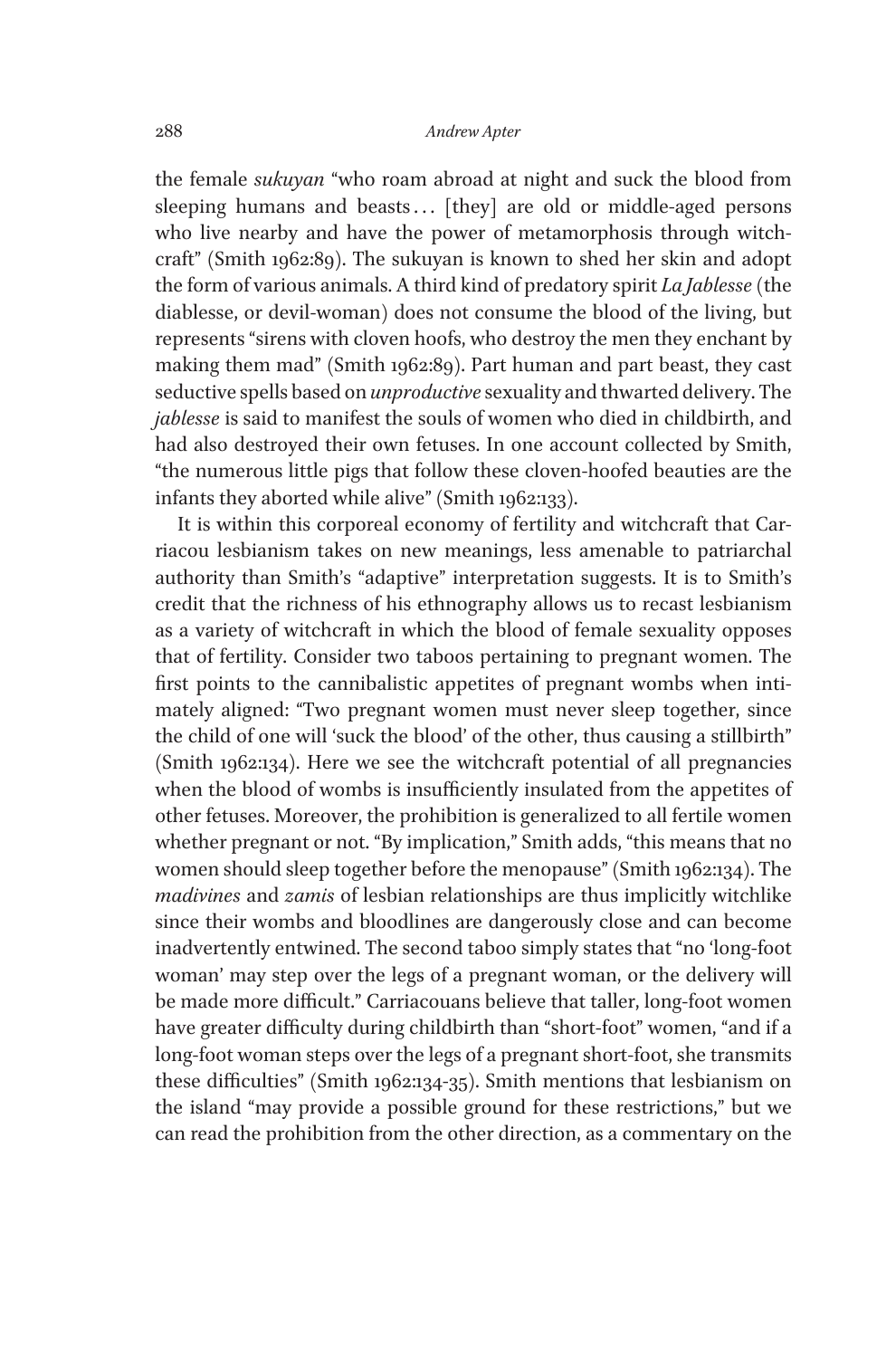dangers that lesbianism—like witchcraft—poses to safe pregnancies and deliveries.15

Lesbians, like witches, can thus sabotage childbirth and absorb a fetus from another womb, thereby diverting and consuming the blood of reproductive pathways. A man can lose his issue to his wife's lesbian lover, who not only consumes it through her womb, but appropriates it into her own bloodline; snatching the child, as it were, from her lover's husband and incorporating it into her own lineage blood. Nor are such appropriative pathways limited to children, but equally apply to flows of money and gifts. Smith describes how the wives of wealthy men redirect their economic support into gifts for their lesbian lovers, weakening the marriage itself while establishing the wife's authority vis-à-vis her lovers:

Lesbians exchange gifts, the senior receiving perfume, as becomes a male in this culture, while the junior is given earrings, underwear, and the like. The wives of prosperous men may have several junior partners since they can afford the necessary gifts. If these women reject their husbands, their marriages may break down, as in this case. A rich man's wife had an attractive partner. The wife rejected her husband's attentions, and he then made advances to her Lesbian mate. Being well off, he left his wife, acquired another home, and moved there with his wife's concubine . . . The man's wife lost some of her influence with younger women in consequence of his withdrawal of economic support. (Smith 1962:200-201)

In this telling passage, the husband effectively re-appropriated the resources diverted by his wife to her lover, at the expense, however, of the marriage itself. Rejecting his wife and taking up with her "concubine" in another home, he blocked his wife's access to his wealth and reestablished control over his domestic gifts and finances. The abandoned wife, in turn, lost influence among the younger *zamis*, whom she could no longer satisfy with gifts. A strong *madivine* requires redistributive resources. Like the wood-house prostitute, she could become a household head with resident kinsmen, junior wards, and other men's wives share-tending and sharecropping her property (Smith 1962:205). In such uterine households of female community and solidarity, sexuality itself devolved through female

<sup>15</sup> Wyatt MacGaffey (personal communication) has informed me that the expression "stepping over the legs" in Kikongo refers to sexual intercourse, suggesting a direct connection between lesbianism and problematic delivery.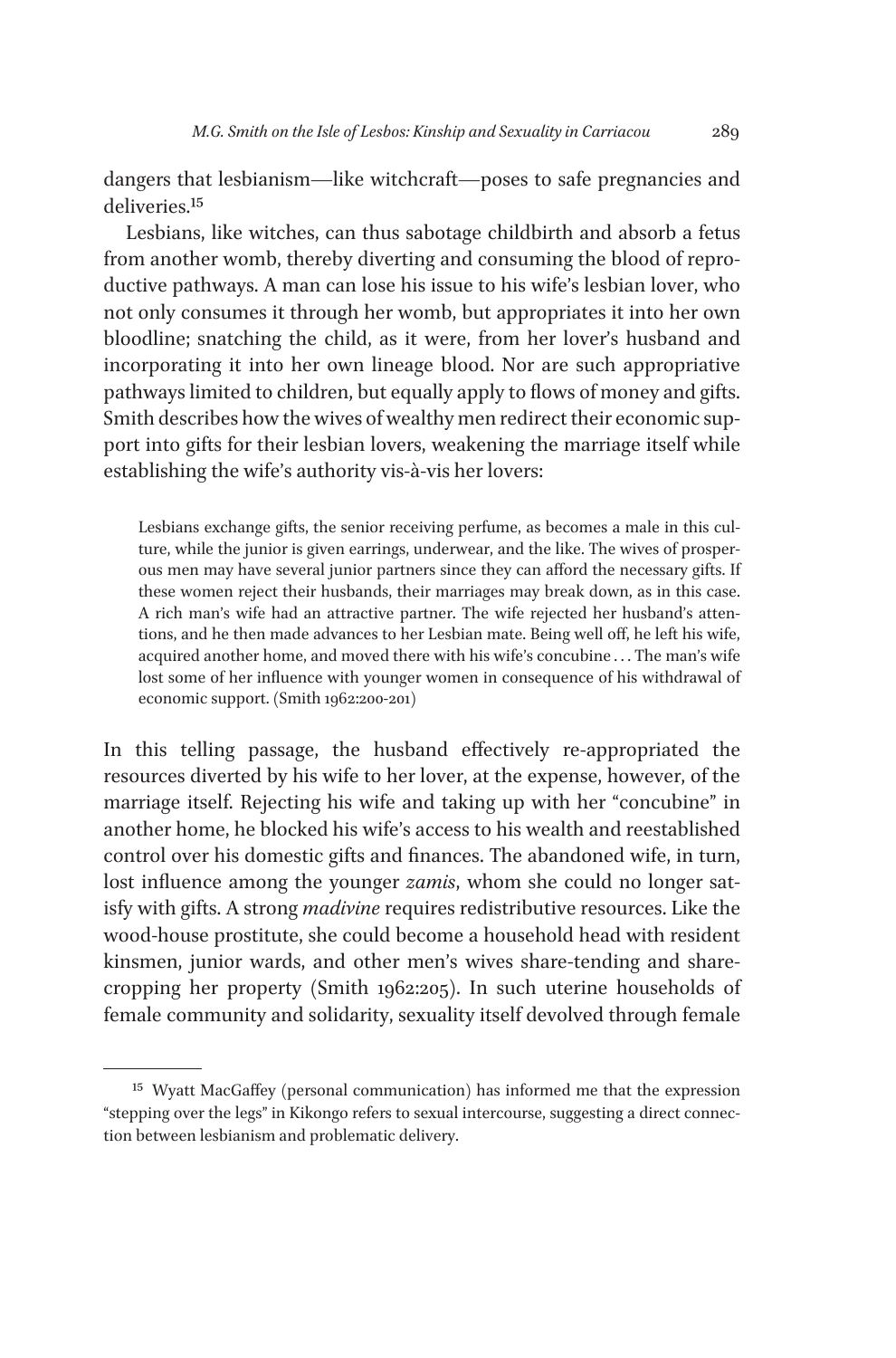bloodlines. Not only was the proclivity for lesbian love understood as inherited from mother to daughter, but sexual relations between *madivines* and their adopted junior kinswomen were accepted, without violating incest prohibitions.16 Lesbian love was a double-edged gift. It could sustain patriarchal households with absent husbands by preserving the marital fidelity of wives, but it could also destroy such households—by rechanneling their resources and appropriating their blood.

## **Conclusion**

Smith's patriarchal interpretation of Carriacou lesbianism upholds a sexual double standard for men and women on the island. If men are permitted extraresidential mating and the freedom to indulge in outside affairs, women must remain faithful as keptresses and wives, and can take lesbian lovers to maintain heterosexual fidelity. Thus, Smith (1962: 216) argued, "Carriacou women are not feminists and cannot conceive of sexual equality." Following the flows of money, gifts and blood through the transactional pathways of the sexual economy, however, a more feminist interpretation of lesbianism emerges in which women control their own resources and sexuality.17 As Barrow (2011:152) has already demonstrated for Smith's landmark study, "if we read between the lines, women's sexual agency is constructed as a potentially disruptive force, a challenge to the norms of male dominance, the gender double standard and heteronormativity." Narrowing her approach, I have located my own reading between the lineages. Indeed, if women can appropriate both the blood and bloodlines of men, lesbianism, like witchcraft, represents a form of collective agency and empowerment. By diverting money, gifts, and blood into female households and lineages, the lesbian—like the wood-house prostitute—re-channels male reproductive pathways. In this capacity, the *madivine* is a sexual shape-shifter. Like the nocturnal *sukuyan* or cloven-hoofed *jablesse*, she

<sup>&</sup>lt;sup>16</sup> For similar relations between older senior and much younger junior partners among Afro-Surinamese women, understood as "initiation into the mati work," see Wekker (2006: 184-87).

<sup>&</sup>lt;sup>17</sup> The Carriacou musician, choreographer, and playwright Winston Fleary explained that lesbianism is most common among entrepreneurial women of the Ibo and Temne nations on the island because they resent and resist male interference with their financial affairs, and in their lives more generally (interview in Carriacou, June 3, 2013).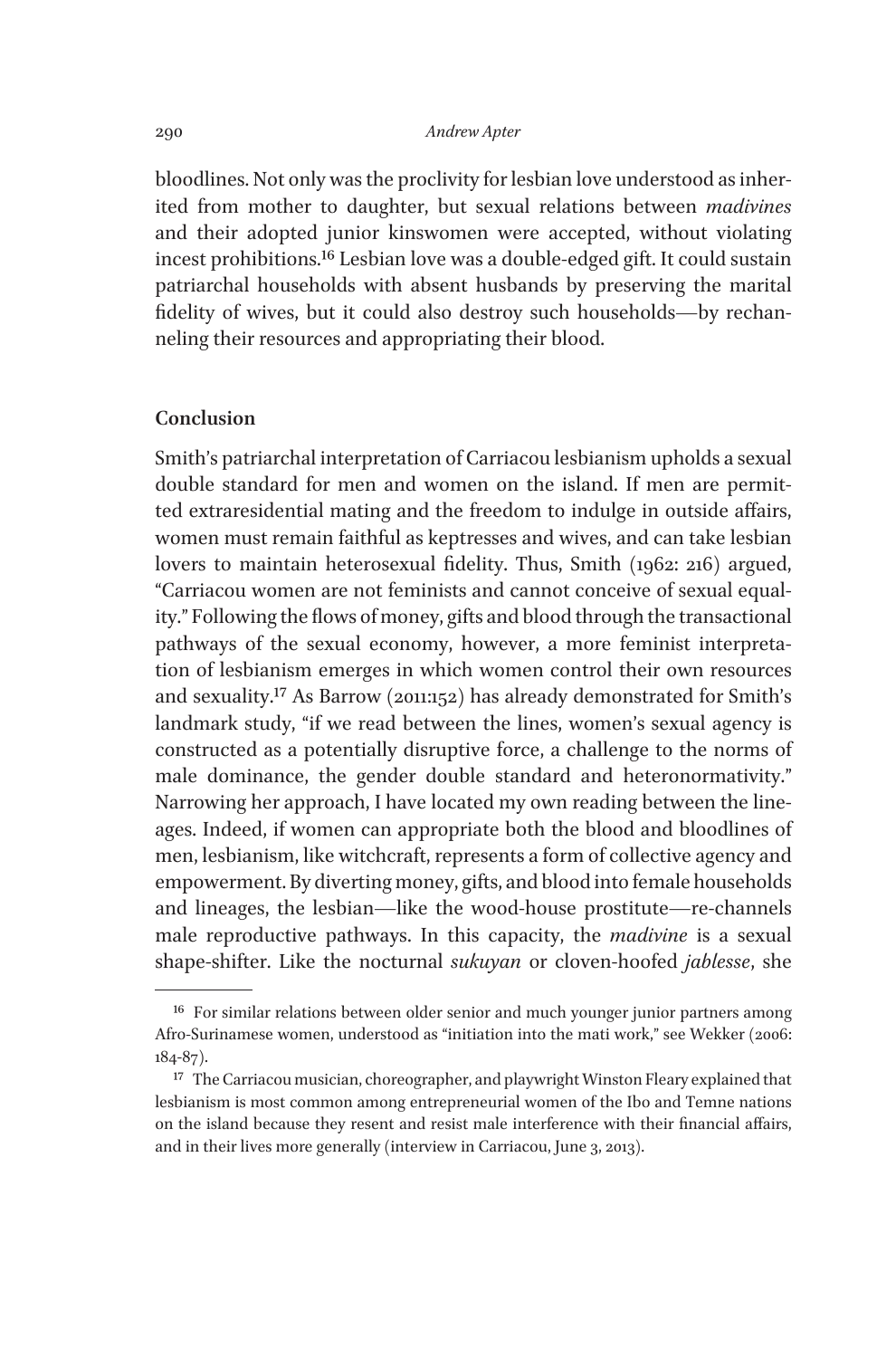changes into something else. Recall Smith's glimpse of lesbian prestations: "Lesbians exchange gifts, the senior receiving perfume, as *becomes a male* in this culture, while the junior is given earrings, underwear, and the like" (1962: 200, my emphasis). Here we see how the spirit of the gift, redirected from male into female pathways, transforms lesbian lovers into seniors and juniors, butches and femmes, husbands and wives, and thus senior lesbians into "men."

Support for this shape-shifting aspect of lesbianism associated with the blood of mothers comes from writer-poet Audre Lorde, herself the daughter of a Carriacou lesbian, who repossessed her matrilineal heritage by embracing her queer sexuality. As DiBernard (1991:216) explains:

There is a strain within black feminist literary criticism which names strength and woman-identification in black women as "lesbian." Barbara Smith, Lorraine Bethel, and Wilmette Brown all take this approach. In this view, as well as in Lorde's, the lesbian is "not-woman"; that is, she is a female who does not play out her societally defined role as powerless, giving primary allegiance to men.

In Audre Lorde's *Zami: A New Spelling of My Name*, powerful "Black dykes" who bend their gender form a migratory matriline from New York City back to Carriacou, where women "work together as friends and lovers" to build female solidarity and community. If these women manage households, pool resources, share root work, and challenge patriarchy, the secret of their power *is* their lesbian sexuality, which devolves from mothers to daughters. In the very last sentence of her "biomythography," Lorde writes of her maternal homeland, "There it is said that the desire to lie with other women is a drive from the mother's blood" (Lorde 1996:224). Perhaps it is time to revisit the debates on Caribbean kinship and household organization with witchcraft, sexuality, and the blood of lesbians in mind.18

<sup>&</sup>lt;sup>18</sup> See e.g., Blackwood (2005) for a significant move in this direction. For a bold and innovative ethnography of lesbian relationships among Afro-Surinamese in both Suriname and the Netherlands, see Wekker (2006).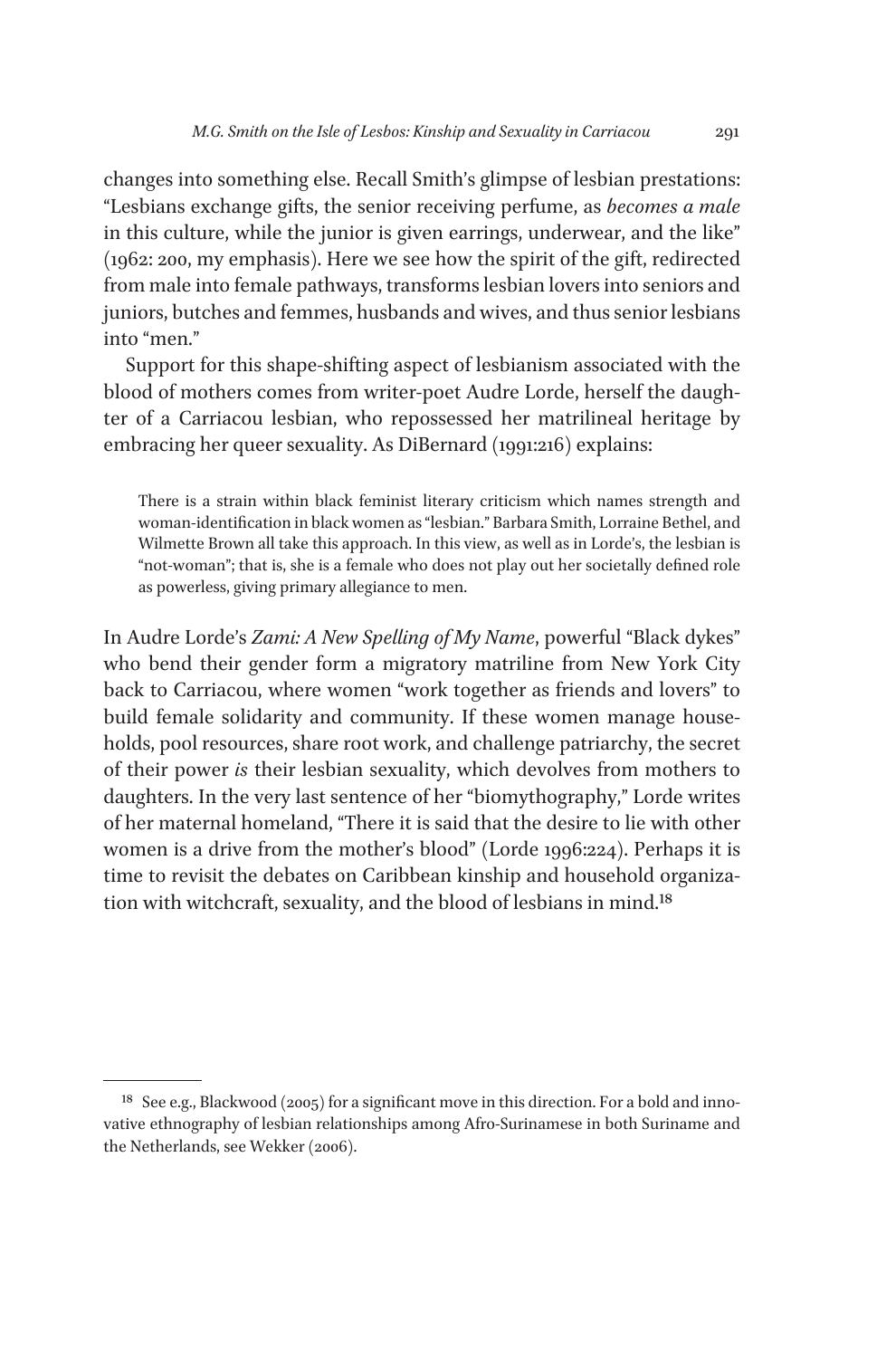#### **References**

- Balicki, Asen, 1963. Review of *Kinship and Community in Carriacou*, by M.G. Smith. *International Journal* 18(2):270.
- Barrow, Christine, 2011. Mating and Sexuality in Carriacou: Social Logic and Surplus Women. *In* Brian Meeks (ed.), *M.G. Smith: Social Theory and Anthropology in the Caribbean and Beyond*. Kingston: Ian Randle, pp. 148-64.
- Blackwood, Evelyn, 2005. Wedding Bell Blues: Marriage, Missing Men, and Matrifocal Follies. *American Ethnologist* 32(1):3-19.
- Comvalius, Th., 1935. Het Surinaamsch Negerlied: De Banja en de Doe. *West-Indische Gids* 17:213-20.
- Dibernard, Barbara, 1991. Zami: A Portrait of an Artist as a Black Lesbian. *The Kenyon Review*, *New Series* 13(4):195-213.
- Hall, Douglas, 1997. *A Man Divided: Michael Garfield Smith, Jamaican Poet and Anthropologist, 1921-1993*. Kingston: The Press University of the West Indies.
- Herskovits, Melville & F Rancis Herskovits, 1936. *Suriname Folk-Lore*. New York: Columbia University Press.
	- —— 1947. *Trinidad Village*. New York: Alfred Knopf.
- Hill, Donald R., 1977. *The Impact of Migration on the Metropolitan and Folk Society of Carriacou, Grenada*. New York: American Museum of Natural History.
- Kempadoo, Kamala, 2003. Sexuality in the Caribbean: Theory and Research (With an Emphasis on the Anglophone Caribbean). *Social and Economic Studies* 52(3):59-88.
- Lorde, Audre, 1996. *Zami: A New Spelling of My Name*. London. Pandora. [Orig. 1982.]
- Meeks, Brian (ed.), 2011. *M.G. Smith: Social Theory and Anthropology in the Caribbean and Beyond*. Kingston: Ian Randle.
- Nutini, Hugo G., 1963. Review of *Kinship and Community in Carriacou*, by M.G. Smith. *Caribbean Studies* 2(4):69-71.
- Otterbein, K.F., 1965. Caribbean Family Organization: A Comparative Analysis. *American Anthropologist* 67(1):66-79.
- Rodman, Hyman, 1963. Review of *Kinship and Community in Carriacou*, by M.G. Smith. *Canadian Journal of Economics and Political Science* 29(4):594-96.
- Roos, J.S., 1912. *Het Ambacht in Suriname*. Rapport van de Commissie Benoemd bij Goevernements-resolutie van 13 januarie 1910, No. 13. Paramaribo.
- Rossi, Alice S., 1963. Review of *Kinship and Community in Carriacou*, by M.G. Smith. *American Journal of Sociology* 69(2):208-9.
- Smith, M.G., 1956. On Segmentary Lineage Systems. *Journal of the Royal Anthropological Institute* 86(2):39-80.
- —— 1957. The African Heritage in the Caribbean. *In* Vera Rubin (ed.), *Caribbean Studies: A Symposium*. Jamaica: ISER: University College of the West Indies, pp. 34-46.
- —— 1960. *Government in Zazzau*, 1800-1950. London: Oxford University Press.
- —— 1961. Kinship and Household in Carriacou. *Social and Economic Studies* 10(4):455-77.
- —— 1962. *Kinship and Community in Carriacou*. New Haven CT: Yale University Press.
- —— 1965a. *Stratification in Grenada*. Berkeley: University of California Press.
- —— 1965b. *The Plural Society in the British West Indies*. Berkeley: University of California Press.